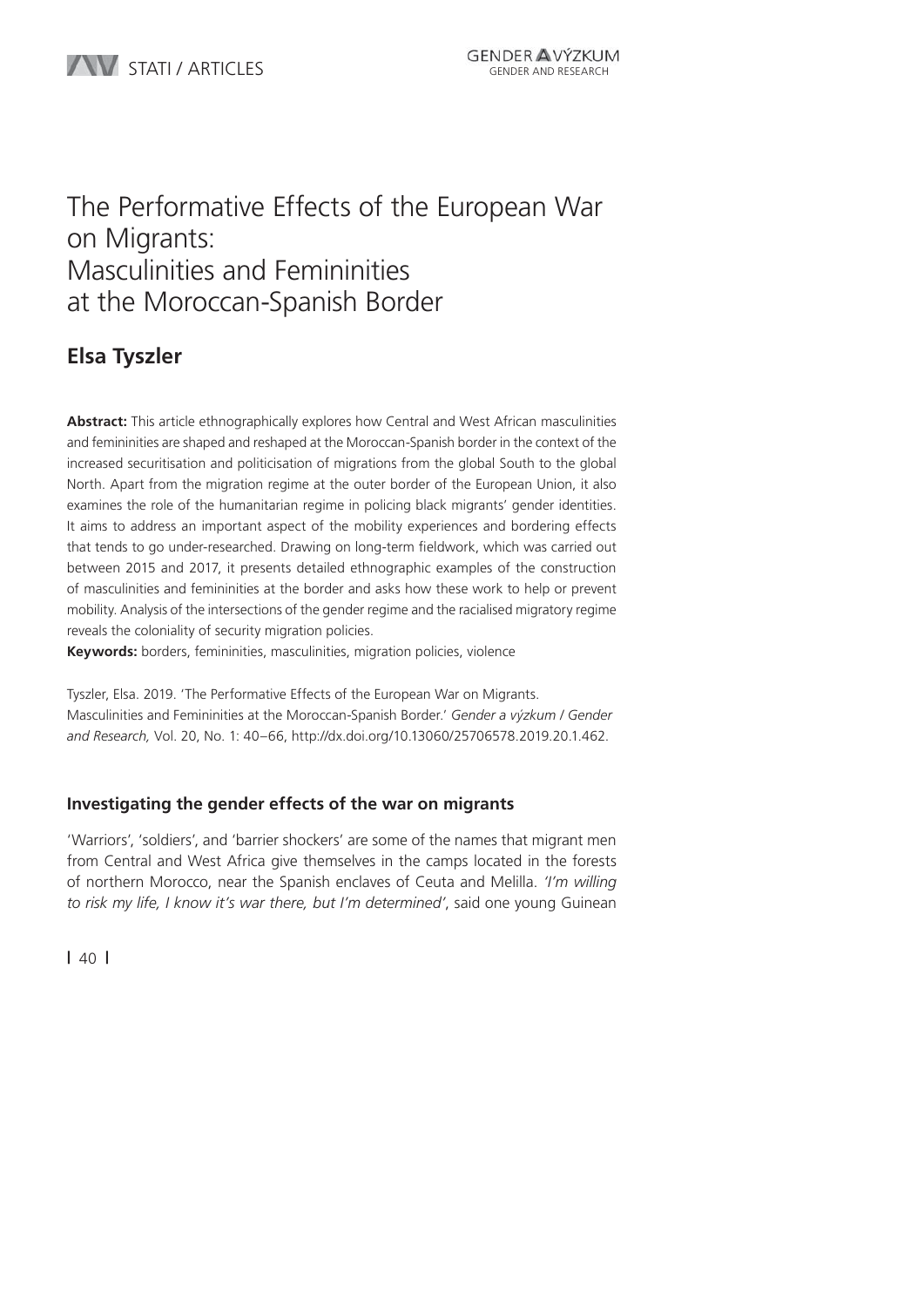I met in Rabat in 2015. Based on a total of 30 months of field research in Morocco, this paper focuses on the production site of masculinities and femininities at the border, (re)shaped by the war against black migrants taking place there, and the role individuals (have to) play in it. I argue that migrants are affected differently by their experience at the Moroccan-Spanish border on the basis of their particular social location. The securitisation of the border tends to exacerbate the vulnerable femininities of black migrant women and the virilist masculinities of black migrant men. The ethnographic approach adds greater nuance and complexity to this analysis and provides insight into how gender-based norms shape migratory experiences and modes of crossing borders.

I chose to analyse the Moroccan-Spanish border from the perspective of border imperialism as conceptualised by Harsha Walia (2013), which calls attention to:

the ways that borders are operationalized, as well as interrogates the inextricable links they have to colonialism and intensifying neoliberal practices of exploitation and abandonment. To speak of borders, thus, is to speak of colonization and capitalism, as well as their heteropatriarchal, race-oriented, Other-generating, and symbiotic forms, functions, and foundations. (…) another key element to understanding border imperialism is that, like modernity, the nation-state, the Westphalian order, and capitalist social relations––borders are neither natural, nor apolitical. Rather, borders are artificial constructions uniustifiably inscribed upon land and bodies through violence. (Gahman, Hialmarson 2019: 111–112)

Embracing this conceptualisation, the article analyses the social relations that are at play in Moroccan-Spanish border situations from the perspective of the coloniality (Quijano 1992) of the European migration regime (Rodriguez 2018) governed by ethnic, racial, and gender differentiation and giving rise to a western war on migrants from the global South.

The war on migrants is not a metaphor to break the silence surrounding violence and violations of the rights of exiles, but the reality of a coordinated policy to prevent the contact points between North and South from becoming places of passage for those assigned today where the prospects for the future are the most limited. While the general staffs of this battle against the right to emigration are numerous - the European Union, States on both sides of the Mediterranean, international organisations - and do not obey a single command, their decisions do indeed lead to a set of consequences characteristic of a situation of belligerency. (Migreurop 2007: 8, translation ET)

**|** 41 **|**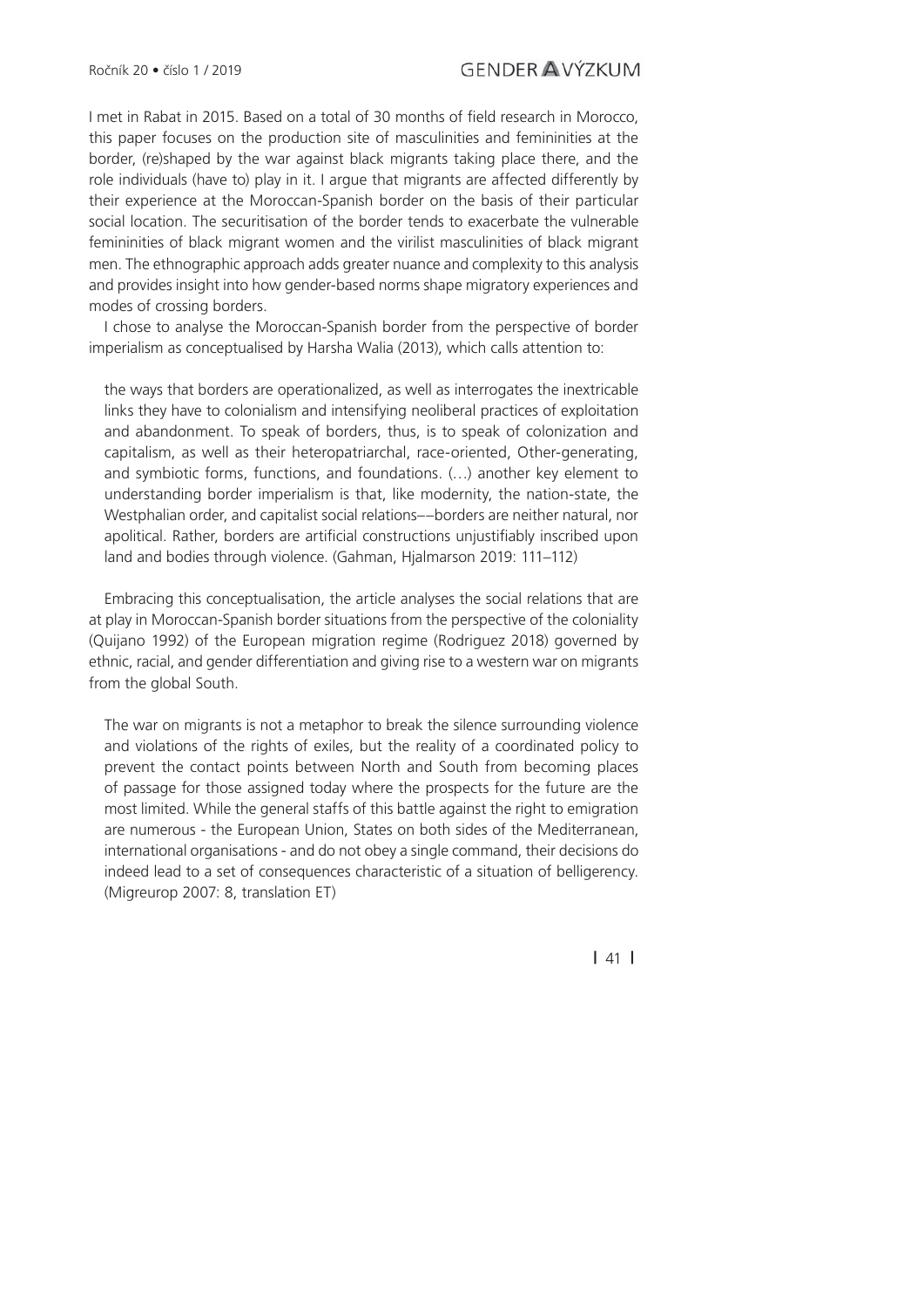

Twelve years after the publication of 'War on Migrants. The Black Book of Ceuta and Melilla' (translation ET), the belligerent circumstances are still there, with armed soldiers employed, on both sides, to block the border to 'undesirable' people seeking mobility, while ignoring their fundamental rights and sometimes killing them.

The analysis of the Moroccan-Spanish border and of the associated political repression against so-called sub-Saharan migrants is thus not a new topic (e.g. Ferrer-Gallardo 2008; Pian 2009; Andersson 2014; Gabrielli 2015; Kobelinsky 2017). However, the way the border affects gender relations in their intersections with race relations (but also those of age, class, and nationality) remains understudied. Examining the intersections of social relations of gender,<sup>23</sup> 'race',<sup>24</sup> and class<sup>25</sup> (Combahee River Collective 1979; Crenshaw 1991; Collins 2000; Kergoat 2009) is particularly enlightening for analysing the border experience of people attempting to reach Europe, including their irregularised migrant condition.<sup>26</sup> as an experience of power and the relations of domination affecting them. At the border, the reshaping – between transformation and continuity – of gender norms and roles by a plurality of agents at different levels, gives birth to a variety of male and female figures, all anchored in the context of blockage and passage. The over-visibilisation of migrant men makes women present at the border invisible, creating a monolithic imaginary of the 'migrants' at this border-space, and homogenising the plural effects of repressive policies. It also hides the different forms and means of resistance and resilience deployed by these men and women<sup>27</sup> in search of exile and mobility. The visibilisation of women at the border remains partial: the issue of combating human trafficking – especially in the name of women migrants – has become an alibi that the Spanish and Moroccan governments use systematically to maintain violence and illegal practices in order to defend the border (Tyszler 2019). To my knowledge, little work has been done on the issue of masculinities and femininities 'in transit'

<sup>23</sup> The concept of gender helps to denaturalise the binary categories of sex and highlights the relationships of power and domination that have historically underpinned them (Scott, 2012) and that have established and maintain, even today, a heteropatriarchal order. Feminist and queer struggles try to destabilise this gender order.

<sup>24</sup> I understand the term 'race' as social, historical, and political relations of appropriation (Guillaumin 1972). It refers to 'a category used for critical analysis to designate and analyse racialisation processes, that is to say differentiation systems that are stigmatising or discriminating' (Dorlin 2009: 15).

<sup>25</sup> In the case of the border, it is the immediate economic power that will determine more than the social class.

<sup>26</sup> Following Howard Becker's perspective on deviant practices and seeing them primarily as the result of social reaction (Becker 1973), I reckon that security migration policies and the practices that result from them produce the irregularisation of traveller mobility (Crosby, Réa 2016, among many others), above all on those coming from the lower social classes, which have a lesser chance of getting a visa.

<sup>27</sup> In this article I focus on those two binary gender categories. Knowing that the analysis could go deeper, questioning for instance the experiences of LGBTQI\* people.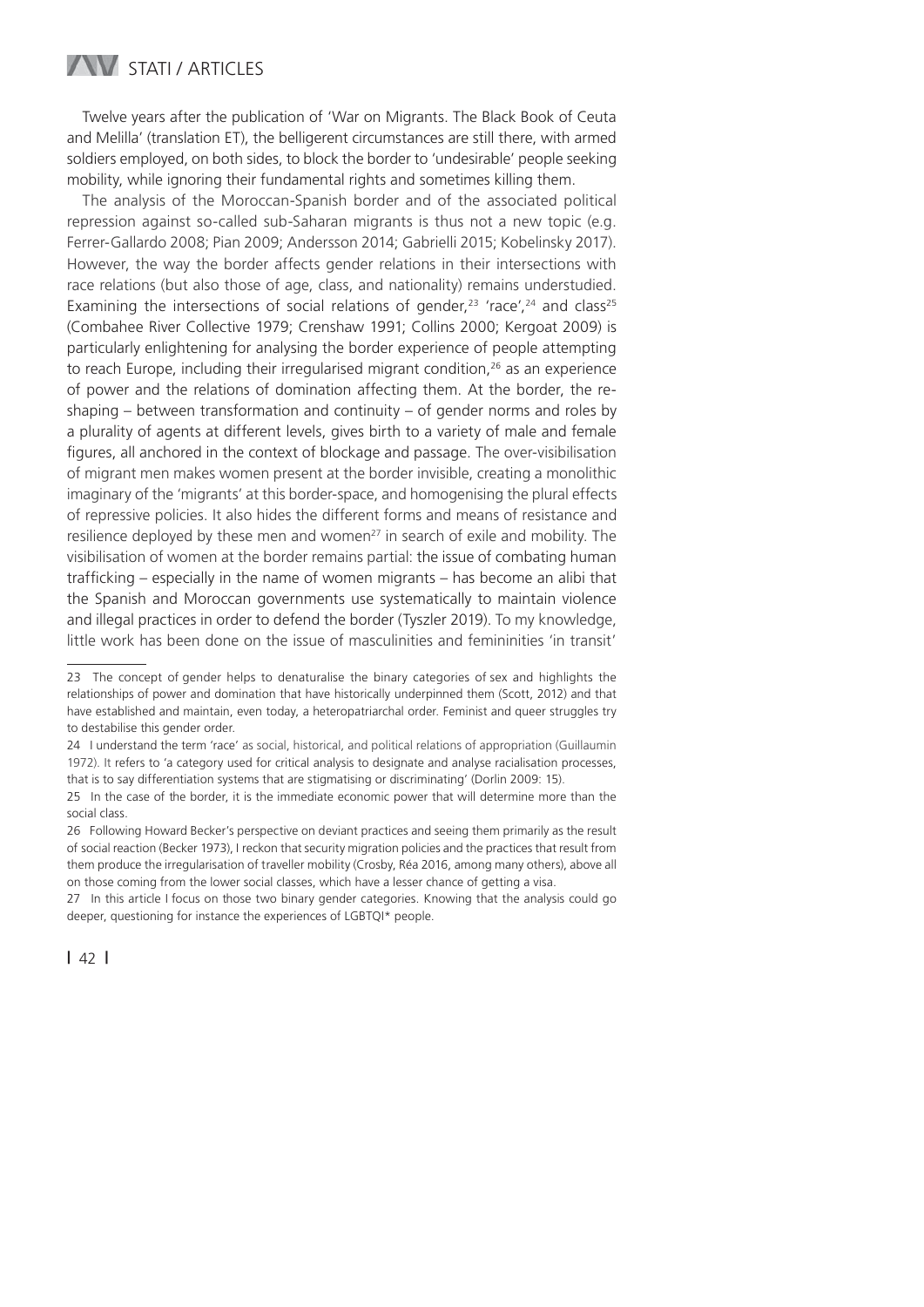in border areas; rather, research focuses, for instance, on the destination countries in Europe (Blanchard 2008; Fidolini 2015). A recent ethnographic study of Rohingya refugees living in Malaysia has shown how gendered violence is embedded in the complex, processual construction and performances of refugees' masculinities (Voisin 2018). In connection with this last work, this article focuses on an analysis of the (re)construction of masculinities and femininities at a militarised border and how these (re)constructions work to help or prevent mobility.

Masculinity and femininity cannot be defined separately, as gender construction is deeply relational (Broqua, Doquet 2013). They are always constructed within a given time and social context: they pertain to all the elements that are socially recognised as being specific to men and women within the frame of interwoven social orders (such as gender, race, class, age). They are therefore not universal notions but are rather socially and historically situated. Talking about masculinities and femininities (in plural) makes it possible to consider relationships of power and subordination within both the 'men's' group and the 'women's' group. While I identify the first hegemonic masculinity (Connell 1995) as that of the Spanish Guardia Civil, violently 'defending' this European border and asserting the masculinist image of the Spanish state, it is also important to underline the contagion of military values among migrant men, who are brought into sometimes lethal interactions with the Moroccan and Spanish forces along the fences surrounding Ceuta and Melilla. These dynamics are also embedded within the space of the border as structured by the business of border crossing and blockage. But gender assignations and the production of legitimate or illegitimate masculinities or femininities also arise from the humanitarian regime at the border. The impact of the NGOisation of the 'migrant cause' on people is rarely questioned. This conclusion emerges from ethnographic research on a humanitarian-religious organisation during which I observed the daily work of its members/workers and how it allowed certain gendered norms and values and banned others, showing the nexus between migration control and humanitarian interventions.

The first part of the text describes the processes of racialisation of people from Central and West Africa at the Moroccan-Spanish border. The parts that follow analyse several figures of migrant men in this specific space while showing the articulation of 'border masculinities and femininities'. The last part shows how a humanitarianreligious intervention can interfere in the production of a racialised, gendered, and sexual order, reinforcing a continuum of violence against black women seeking mobility.

**|** 43 **|**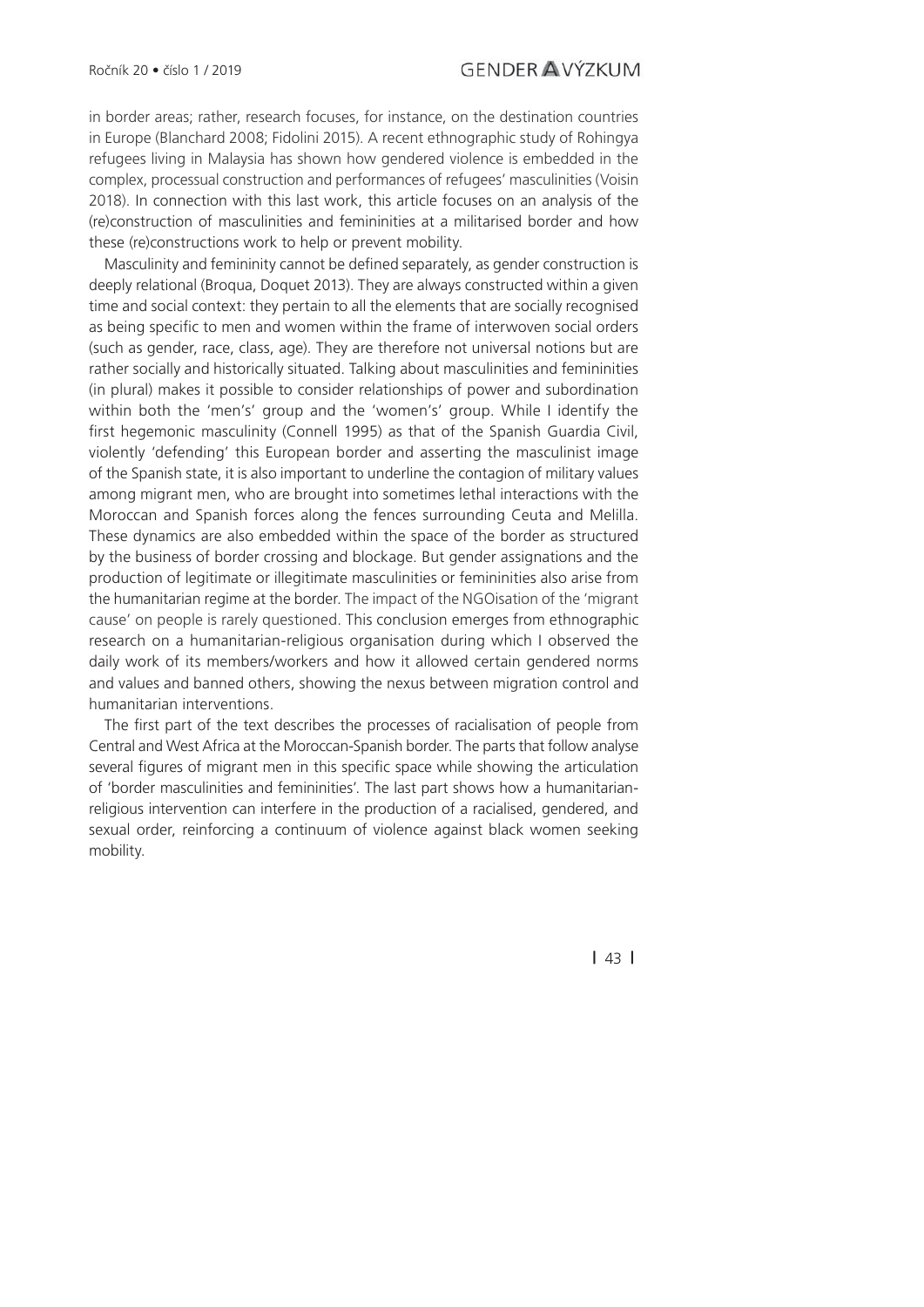

#### **Methodological note**

This article is based on fieldwork that was carried out in Morocco and in the Spanish enclaves of Ceuta and Melilla for 30 months between 2015 and 2017. The length of the fieldwork allowed me to conduct multi-sited research and to follow, over several years, the (im)mobility of a certain number of people trying to reach Europe in the hotly contested political context around the Morocco-Spain border. I lived in Rabat, a base for many people heading to Europe, and I also conducted regular visits to and ethnographic observation, both within and outside the framework of NGO missions, in the border cities of Tangier, Ceuta, Nador, and Melilla and in cities connected to the border, such as Oujda, Fès, and Meknès, where groups of people attempting to cross into the North are located. I used participant observation, as a qualitative sociological method, through positions I held in several NGOs in Morocco working with migrants from Central and West Africa. Being seen as a member of a Morocco-based NGO helped me to gain access to the border area on the Moroccan side that is highly monitored by the authorities, and where European researchers, journalists, and activists working on migration topics are clearly not welcome. I conducted a hundred interviews with multiple actors present (directly or indirectly) around the border: people in migration, activists, NGOs staff, public servants, Spanish police, and military personnel. The data used for this article are the ethnographic observations I made during my fieldwork in Nador and the interviews and conversations I conducted in other cities with people who spent time at the border, as well as observations on social networks (mainly on Facebook), which are important spaces for dialogue and the exchange of information for migrants and activists. For ethical reasons, some information is not disclosed in this article, even if it corresponds to the subject, because it would reveal certain tools of resistance used by subaltern people struggling for their freedom of movement. Lastly, it is useful to present some specific details relating to my positionality as a young European white<sup>28</sup> woman and a feminist.29 Even if I am trying to de-eurocentrise and to de-colonise my

<sup>28</sup> Here 'white' refers to a social position rather than to an 'objective' chromatic observation, as Elsa Dorlin (2009: 13) explains: '"White" refers more to the fact of enjoying what could be called a certain "social transparency". This social transparency implies that one does not have to endorse any infamous brand, whatever it may be (colour, veil, accent, surname...)'.

<sup>29</sup> My feminist approach in the research is inspired by francophone materialists (such as Colette Guillaumin, Nicole-Claude Mathieu, Paola Tabet, Jules Falquet, among others) who worked (and some of whom still work) on showing that the definition of gender is a political issue, de-naturalising sex differences. They articulate their conceptualisation of gender as social relations of sex that intersect with other social relations of power and domination such as race and class, thereby following the analysis of the pioneer thinkers of intersectionality, a paradigm born from Black feminists in the US (quoted in the text). I am also inspired – without pretending to be part of it – by decolonial feminists from different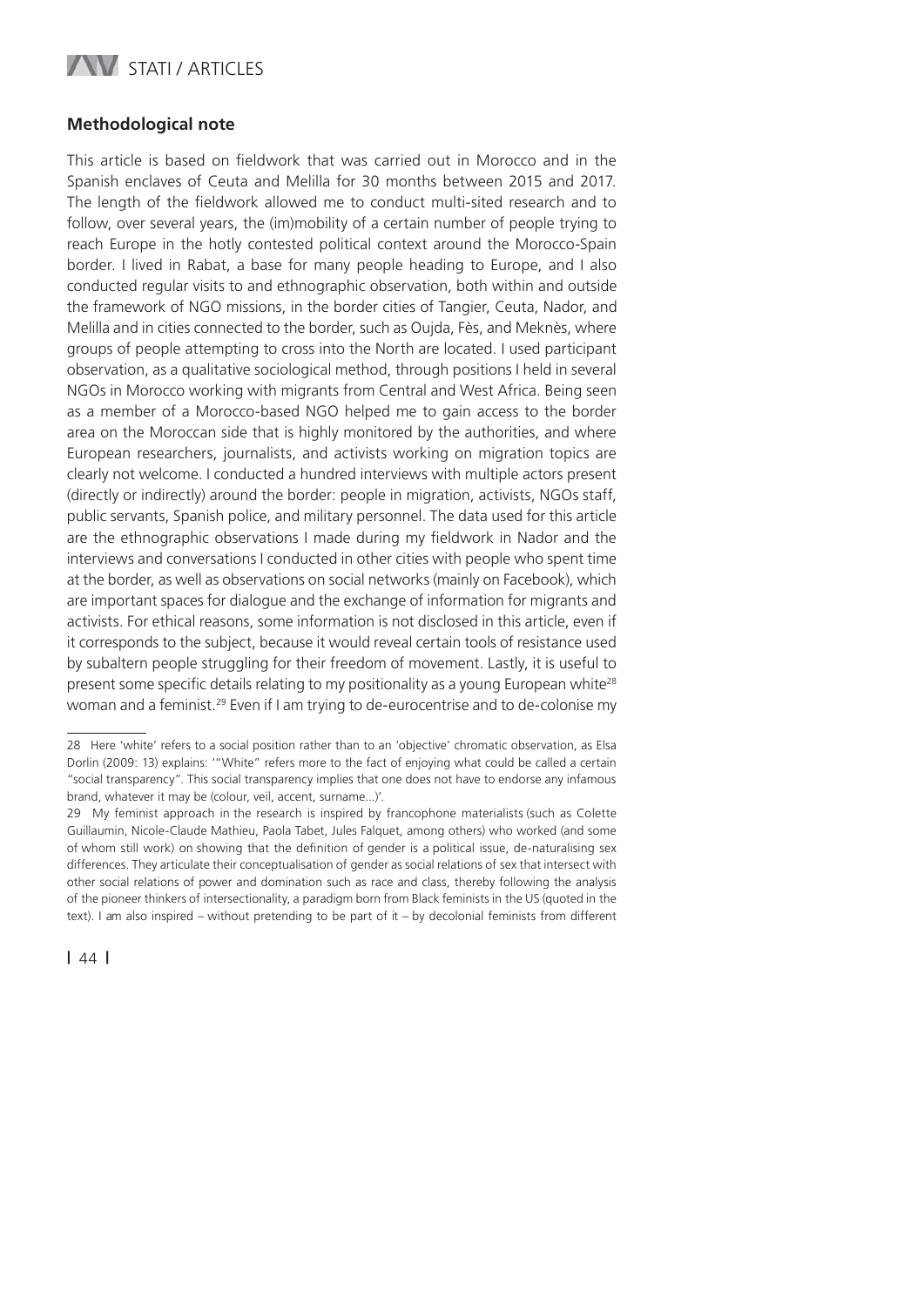analysis, I know my point of view remains situated and that my whiteness had certain effects on my field research. Political commitment was the sine qua non condition for my access to the subaltern migrants, but also a personal and ethical necessity in view of the temporality of the Moroccan-Spanish border and the necropolitics surrounding it (Mbembe 2003). In Morocco, I was aware of my dominant status in relations of race and social class, and of the asymmetry of power in the investigator and respondent relations that I instituted, whether I like it or not. My French and white privileges allowed me access to the border-field without physical risk when others were at risk of violent repression at any time. My female gender was also an asset for staying in a highly monitored field, as it was associated with less suspicion and considered non-threatening, both by local authorities and by the various actors at the border. Throughout the research, I tried to maintain high ethical standards in order to gather as many different viewpoints as possible on the situation at the border – and without harming my respondents – in order to develop the most accurate analysis possible.

#### **The repression of black migration at the Moroccan-Spanish border**

Border imperialism illuminates how colonial anxieties about identity and inclusion within Western borders are linked to the racist justifications for imperialist missions beyond Western borders that generate cycles of mass displacement. (Walia 2013: 6)

Every border is anchored in a unique context and the repression and sorting of migrants are carried out according to the local dynamics of the social relations of power and domination and according to the different levels of political and economic logic, all of which is anchored in a certain historicity and in globalised neoliberal capitalism. The Spanish enclaves of Ceuta and Melilla, remnants of the Spanish colonial empire, are located on the northern coast of Morocco. They materialise the only land borders between Africa and Europe. Because South-North migration issues have been engulfed by the security prism (Bigo 2008), European states' policies have focused on preventing the arrival of migrants from the global South in order to 'secure' European territory. On the one hand, legislation on the conditions of entry and residence on European territory and physical border control measures have been strengthened. On the other hand, some border control missions have been delegated to so-called third countries (of origin of immigration or transit, such as Morocco) and to the external agency

places in the world who point out the many problems and incoherence of western feminisms, above all in the way they invisibilise the importance of colonial history and thus the performativity of racialisation processes in today's western world.

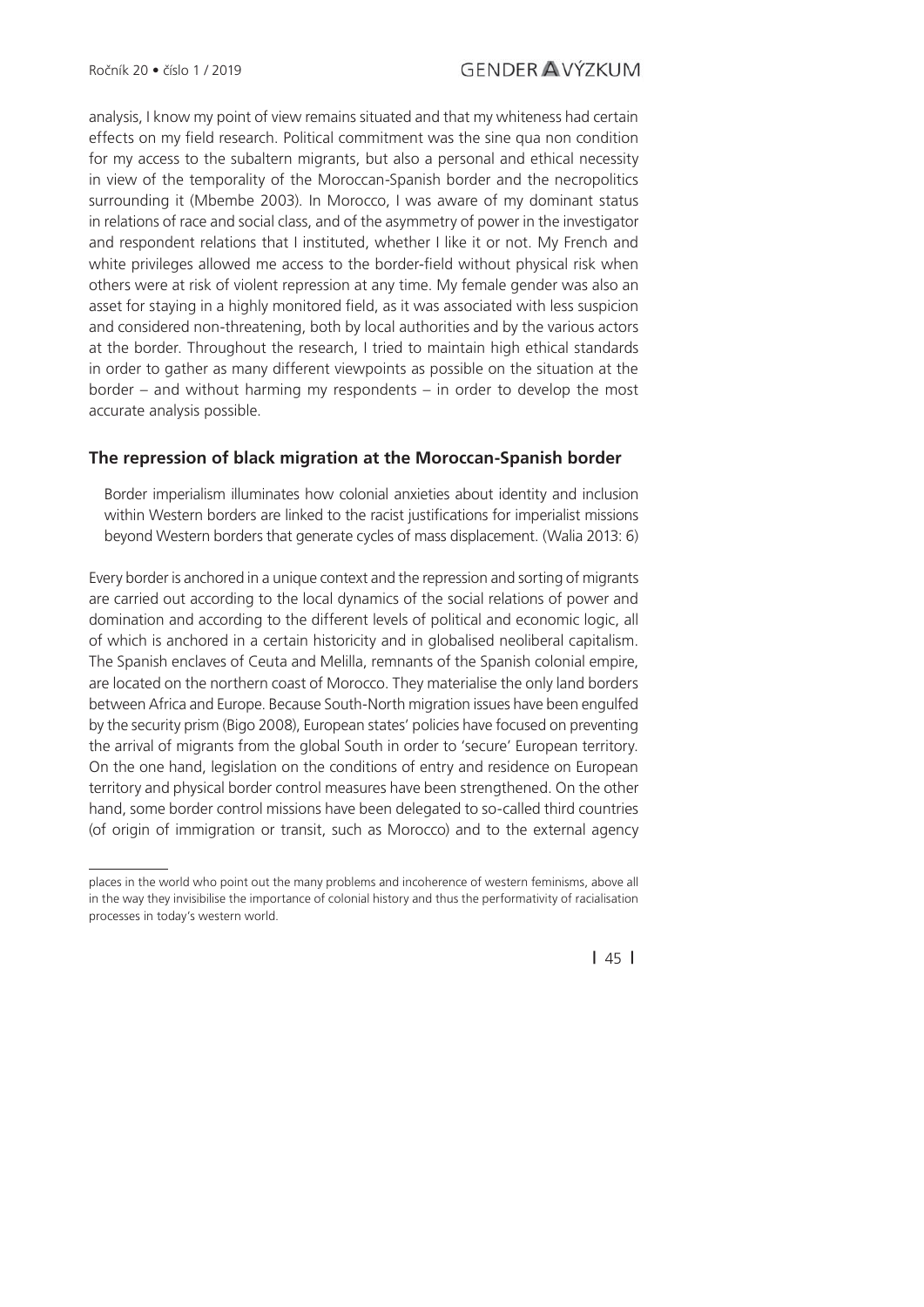

Frontex to prevent the departure of putative irregular migratory movements to Europe, which is part of a more global process of 'externalising' migration policies.<sup>30</sup> Since Spain became part of the Schengen Area (1995), there have always been irregularised attempts to cross the borders of Ceuta and Melilla. As these crossings were considered a matter of concern by Spain and its European counterparts, the Spanish authorities have sought to make these border areas more impermeable by erecting increasingly high barriers, while increasing control and surveillance measures. At the same time, Morocco has been encouraged to take on tasks as an EU border guard so that it can actively collaborate – between constraints and opportunities (El Qadim 2010) – in the fight against so-called illegal immigration, in particular by mobilising its military personnel and building walls to protect the Spanish borders. The securing of this external border of the EU therefore requires, on both sides, the use of military and security means and devices (Gadem et al. 2015).

As a consequence, a double-sorting process is taking place at the Moroccan-Spanish border. Double, because in the north of Morocco the military tracks the migrants Europe rejects, and because the hunt continues on the Spanish side. Double also because racist social orders are in place on both sides: they are not the same since each has its own historical and topical background, that of the Rif region and Morocco on the one hand and that of the enclaves of Ceuta, Melilla, and Spain on the other hand. While there are differences in the racialisation processes given that the dominant reference point differs on either side of the border, in both cases it is the same group that is most radically affected by the given social relations: the so-called Sub-Saharans, i.e. black Africans, who are considered the most undesirable of migrants and are dehumanised by the migratory regimes at the border.

'Hunting men, hunting them, often implies having them hunted, expelled or excluded from a common order beforehand. Every hunt is accompanied by a theory of its prey', writes Grégoire Chamayou in his book on manhunts (2010: 8, translation ET). The philosopher thus emphasises the contradictory movement that constitutes the hunting of man: the recognition of the humanity of the prey and the practice of its negation. In the Nador area, close to the Melilla enclave, the tracking of people who want to go to Europe has become a '*black man hunt*',31 against the so-called sub-Saharan migrants, who in fact come from Central and Western Africa, formerly colonised countries. '*It's not good to have black skin here. The border is a racist system*', explains a Guinean I interviewed in 2016. '*Regularised or not, student or not, people with tourist visa, arrests even inside homes are made on a single criterion: the black colour of the skin*', denounces a Moroccan activist in September 2018 about the mass arrests

<sup>30</sup> See the different editions of the Atlas of Migrants in Europe created by Migreurop (2017).

<sup>31</sup> Excerpt from an interview with a Nigerian man in Nador, June 2015.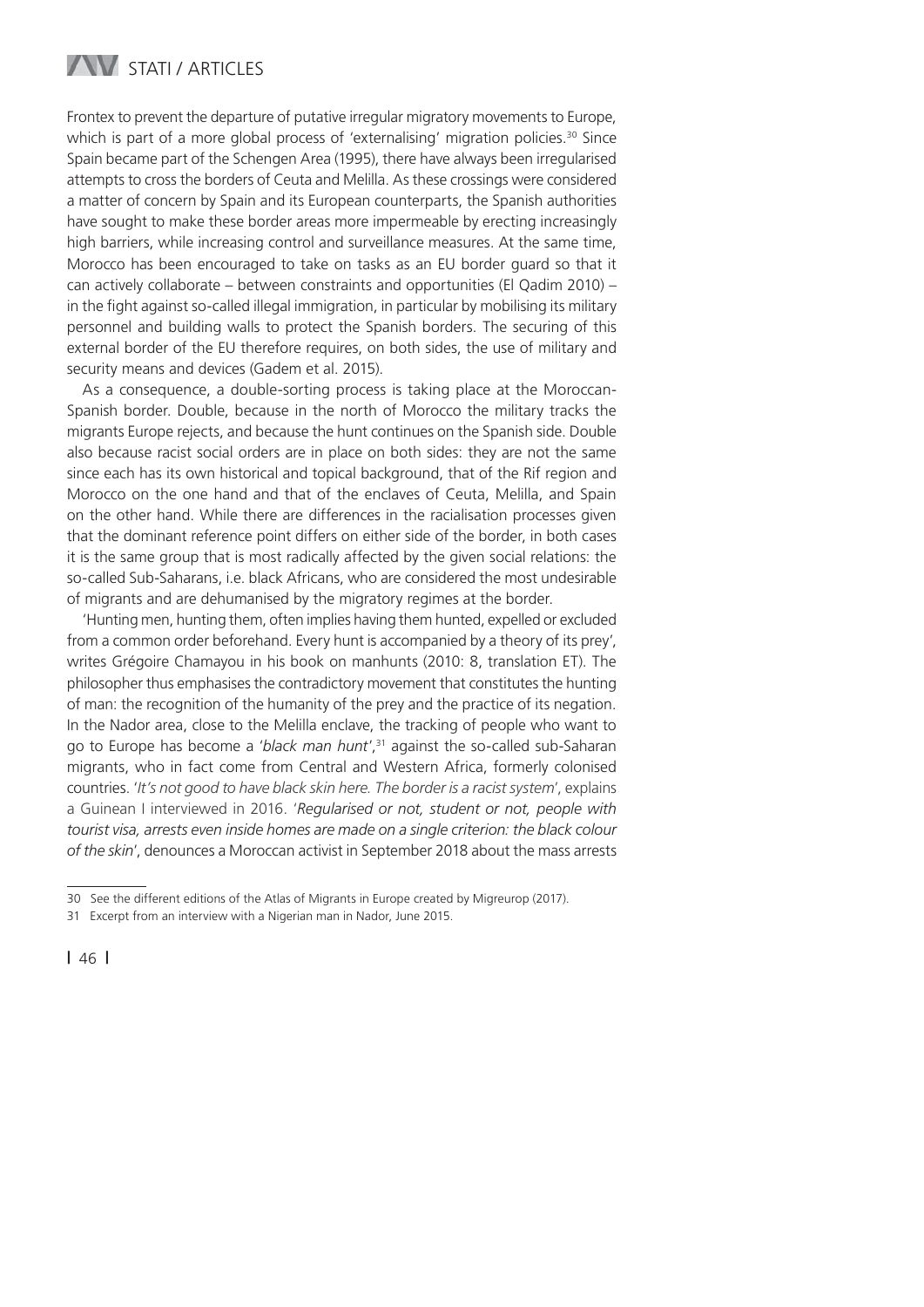in the north of the country. In Nador, since the end of the 1990s this policy has led to the encampment (Agier 2008) of these people in the surrounding forests, because they are obliged to hide until they (attempt to) cross the border, which constitutes a form of containment of black persons in search of mobility. As the years pass and repression continues, migrant camps experience regular destruction, dispersion, and moving away from the border, making conditions for survival and organisation ever more difficult.<sup>32</sup> Black men and women constitute the group of 'undesirables' who must be prevented from crossing the border, the 'tracked bodies' (Dorlin 2017). But the practices of the Moroccan soldiers are also gendered. The repression inflicted by the soldiers is usually different depending on whether it concerns people they categorise as men or women.

For migrant men, repression can be extremely violent. Moroccan soldiers' violence has very often been described in the narratives of those arrested while trying to cross the border but also during and after the illegal 'hot returns' (*devoluciones en caliente*) to the Moroccan side operated by the Guardia Civil in collaboration with the Moroccan auxiliary forces.<sup>33</sup> The goal always seems to be to inflict lasting physical damage, to break the bodies of the fence jumpers.

*They were six against me, they have beaten me, beaten with wood, even on my head, I lost consciousness. When I woke up my legs were held straight and others were beating my knees. This is torture. Why do they do this to us? We are human beings.*

*They take wood and they beat you. They beat everybody, even the kids. They treat us like animals. One day they will end up killing us.*

*OK, they can arrest us, we understand it is their job, but why do they torture us*  like that, it is not normal. They broke many limbs that day, and many heads. Even *the kids, everybody.*

(Excerpts from interviews with young men age 16-24 from Guinea, Ivory Coast and Cameroon, Casablanca, 2017)

**|** 47 **|**

<sup>32</sup> The increasing militarisation of the land border has made barrier crossings so difficult that it has led to an increase in attempts to cross by sea or to some people departing for other routes into Europe, such as the one through Libya. For more details, see the report of Gadem et al. 2015.

<sup>33</sup> The 'hot returns' from the borders of Ceuta and Melilla practised by the Guardia Civil, in collaboration with their Moroccan counterparts, violate the European Convention on Human Rights and the Geneva Convention in that they constitute collective deportations. Spain has been condemned for this practice by the European Court of Human Rights (see: CEDH, 3 October 2017, *N.D. et N.T. c. Espagne*, req. n° 8675/15 et 8697/15) as well as by the UN.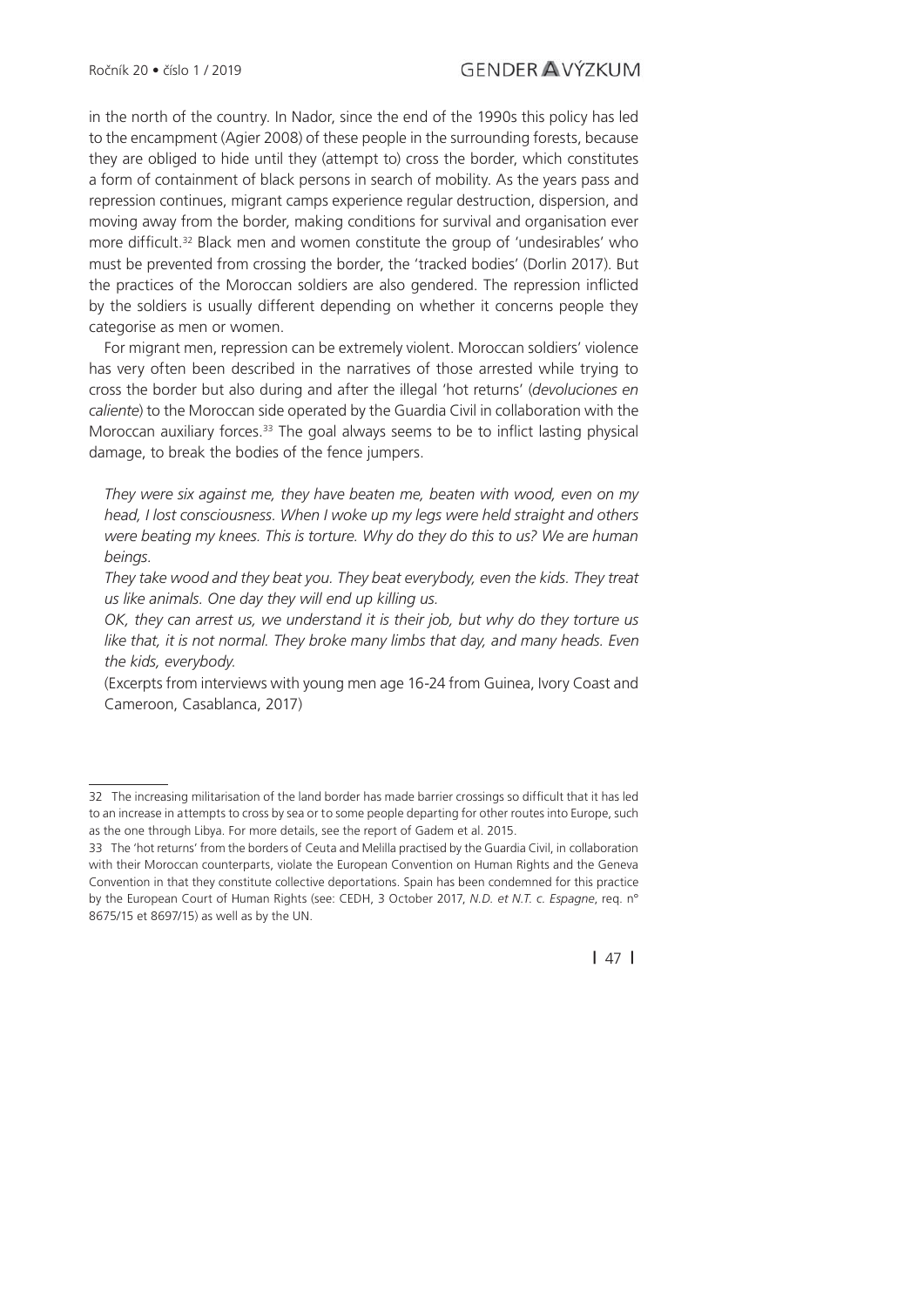### **WESTATI / ARTICLES**

It is important to emphasise that a disproportionate use of force is made on both sides of the fence, by the Moroccan soldiers but also by the Guardia civil. Some men have died after being subject to violent repression:

*Sometimes, you look for friends, you think that they have been arrested and you*  find them two weeks later, dead, close to the fence.

*Close to the fence, if there were inquiries, many bodies would be found buried.* (Excerpts from interviews with a Nigerian man and a statutory refugee from Cameroon, Nador and Rabat in 2015)

The repression against women is more invisible, hidden behind apparent social respect for the essentialised figure of the 'vulnerable woman' and most of all the figure of the woman-as-mother. Generally, women are not targeted with physical blows and violence like the men are. But during my research, a staggering number of women told me they had been sexually assaulted or raped on the road or while they were blocked at the border by 'men in uniform' (soldiers) or civilians (locals and migrants), claims that have also been corroborated in previous work (Laacher 2010) and NGO reports (MSF 2010). The frequency of this indicates that sexual abuse of migrant women is neither residual nor occasional, but is in fact systemic, and that controlling mobilities can notably reinforce the control over women's bodies (Tyszler 2019).

On both sides, the border serves as both an institution and a demarcation line. The modes of passage and blockage vary, and violence intensifies according to the skin colour of the candidates for Europe. The border, as a social and political construct, thus embodies a place of racialised identity assignment, distinction, production of differentiated migratory movements and experiences, it (re)establishes a hierarchical social order and gradation of legitimate violence by the state and its representatives. The vulnerability produced by the securitisation of the border is therefore racialised and gendered, and it induces also different responses and resistances on the part of men and women, performed through their masculinities and femininities.

### **Modes of crossing**

Young black men screaming together 'Boza! Boza! Boza!'<sup>34</sup> after passing through the fence at Ceuta or Melilla. This is the image that most frequently comes to mind

<sup>34 &#</sup>x27;Boza' means victory for those who succeed in crossing the border. According to different explanations, this expression may come from the Wolof or Bambara languages.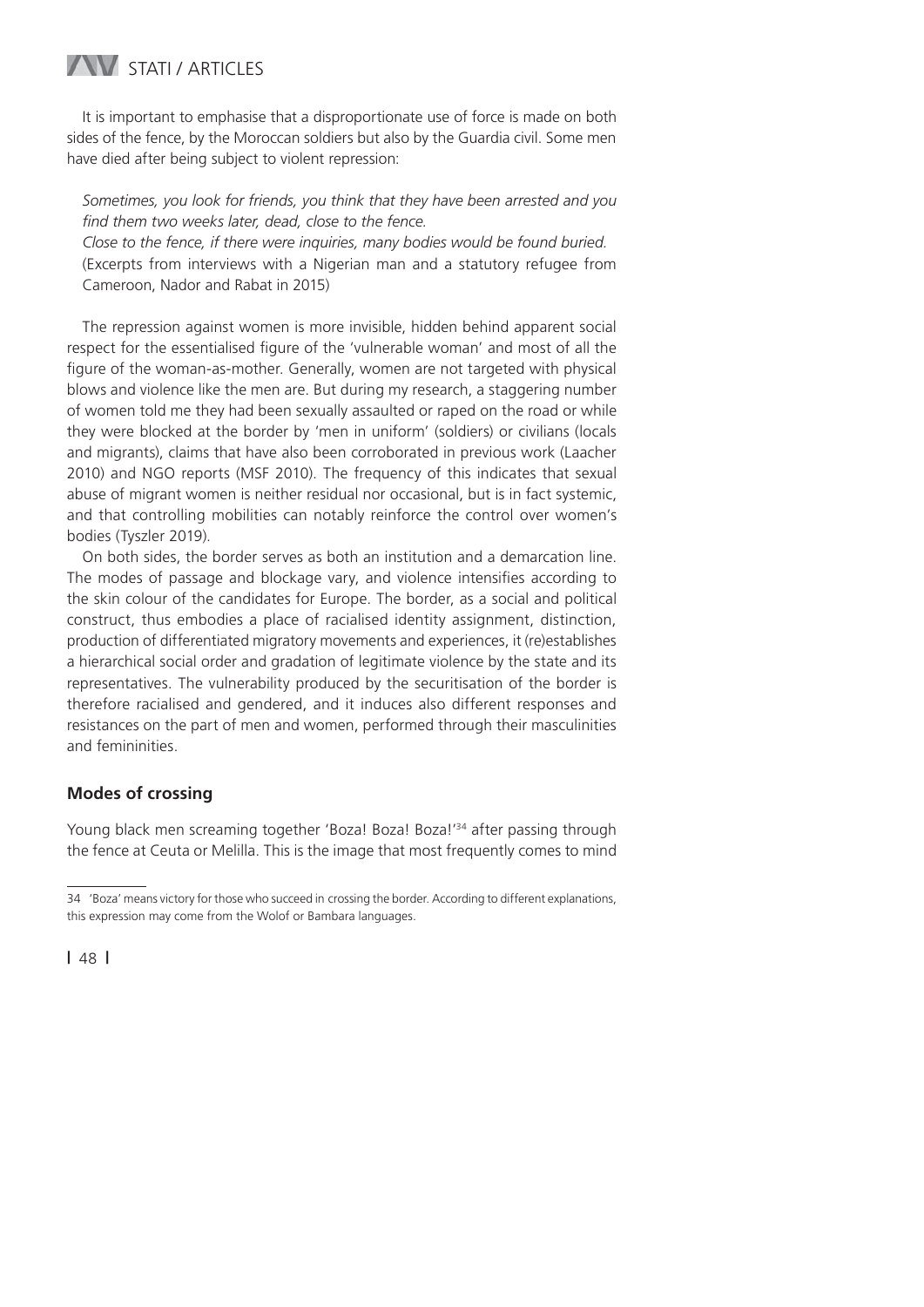when mentioning the Moroccan-Spanish border. Or is it the image of soldiers, the rows of 4x4s, the batons, the blows, the blood flowing from the bodies wounded by the blades of the barbed wire, beaten up and driven back by Spanish-Moroccan security cooperation? In short, a lot of testosterone emerges from these recurring anti-migrant war scenes. It is important to note that the border-space is composed of a plurality of micro-spaces where social rules are not all the same.

Researchers have already pointed out that 'the detailed observation of experiences and social relations shows that men do not form a single category of power that is by definition superior. Depending on their properties or affiliations, whether geographical, ethnic, class, age, etc., men's relationship to gender norms and their positions towards women vary greatly. The masculine no longer appears dominant in essence, but as a category whose definition is based on an intersections of power relations in which many factors other than gender are involved' (Broqua, Doquet 2013: 8, translation ET). At the border, different models of masculinity coexist and clash.

In order to achieve their freedom of movement, despite the border being closed to them, three main tactics are used by people from Central and West Africa living on northern Moroccan soil. On a terrestrial level there are two: numerically, the most commonly used technique is the attempt to cross the Ceuta and Melilla barriers. 'Getting boza' through the barriers is a physical feat: run for several hours from the forest where you are, cross the Moroccan barrier covered with sharp barbed wire, a ditch, then the triple Spanish barriers, the highest of which is seven metres, then run again towards the centre for immigrants (*Centro de estancia temporal para inmigrantes*) located in the enclave, and all this without being spotted by the Moroccan and Spanish forces, despite sophisticated surveillance means (helicopter, radars, infra-red cameras, etc.). If people are caught by the military before, on, or after the fence, they are exposed to severe physical violence and a 'hot return' to Morocco as explained earlier. Another land-crossing technique is to enter the enclaves through a border crossing point by hiding in a vehicle. At the maritime level, it is to attempt to cross by boat, more or less precariously, either into one of the enclaves or directly onto the Spanish peninsula. In the region of Nador (near Melilla), depending on the way people want/are able to cross, they will live in different camps in the forest of Nador. Economic power also shapes the attempt of black people wanting to enter Europe. Crossing the barrier is the means of entry used by the poorest of migrants since it is free of charge (even if 'ghetto fees<sup>'35</sup> are paid to stay in the camps near the border).

**|** 49 **|**

<sup>35</sup> In all the camps I visited, also called 'ghettos' by the migrants there, some 'fees' are required in order to have the 'right to stay' and to get the benefit of a 'bunker', as the self-made tents are called. Those fees can vary from one camp to another and generally amount to between ten and several dozen euros.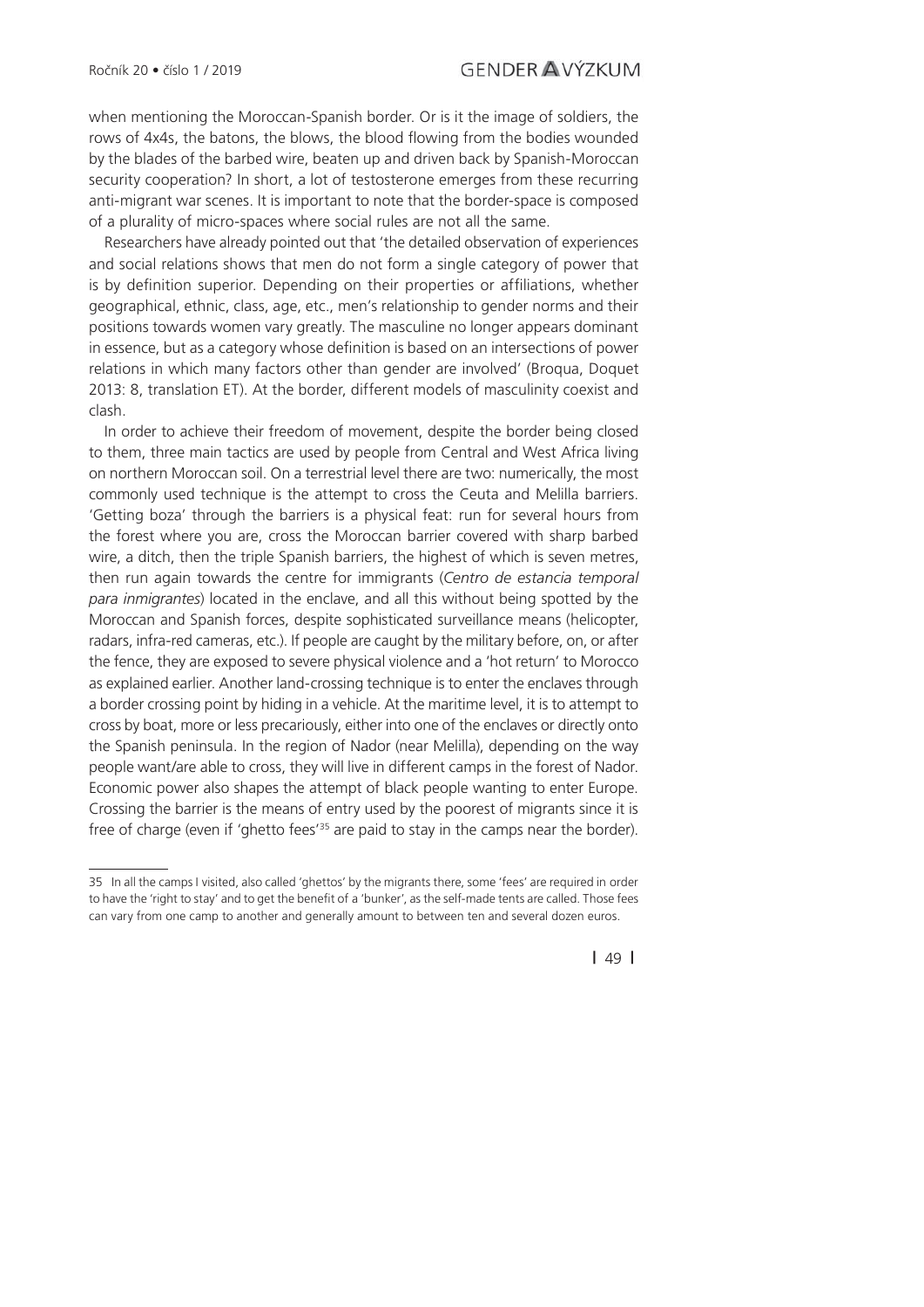

If a person has money.<sup>36</sup> s/he will prefer to pay for an attempt to cross by sea – by boarding a zodiac with other people – or, even better, to cross the land border by hiding in the double bottom of a car. In general, a person who can pay a large amount of money will spend much less time waiting in the forest for his or her turn to pass, will be able to leave faster, and will therefore suffer less (or no) repression from the military/police.

During the fieldwork, I was able to distinguish two main types of migrant camps in the forests at the border: the ones where people wait to cross by sea, where the population is rather mixed in terms of gender; and the ones where people (almost all men) wait to jump the fence. Even if their social organisation is close, with chiefs and relations of power between them and the rest of the people waiting to cross the border, the lived experience in the two types of camps is structured differently by the mode of crossing considered and the way people can negotiate their attempt.

### **Those who jump the fence: a masculinity of forced selfendangerment**

The camps of 'fence jumpers' are often described by men who have spent time there as characterised by a military-like discipline and organisation. The militarisation of the border seems to rub off on the migrants' praxis (Andersson 2014). In each camp, the chief is surrounded by his 'soldiers', who apply the rules he dictates to the rest of the people staying in the camp:37 this is the 'government of the forest', as it is called by the people themselves. The chief's authority in these camps derives from the seniority of his presence at the border. In this sense, seniority in terms of a person's presence at the border can define the masculinity of a position of power at the border. The chief generally collects the 'ghetto fees' from people remaining in his camp. He is also the one who authorises collective attempts at passing through the fence.

<sup>36</sup> In June 2017, for example, the price of a zodiac crossing in Nador varied between 1200 and 3500 euros depending on the mode and destination (Melilla or the peninsula). The price of a hidden passage in a vehicle to enter an enclave can cost twice or even three times the price of a zodiac space, since the attempt is much less risky (for the passengers) and much shorter.

<sup>37</sup> The camps of people trying to jump the fence are organised more along the lines of nationality, even if sometimes various nationalities are mixed together. But depending on a person's country of origin, he or she will refer to the chief of his/her same nationality. The camps may also be organised according to differences within the countries of origin or ethnic groups of the people present at the border. In the interviews, some groups are described or judged as more violent than others. For instance, the Cameroonians and the Nigerians are often depicted, by other West or Central African migrants, as particularly violent men, including in their relation with women. But it is beyond the scope of this research to respond to these allegations.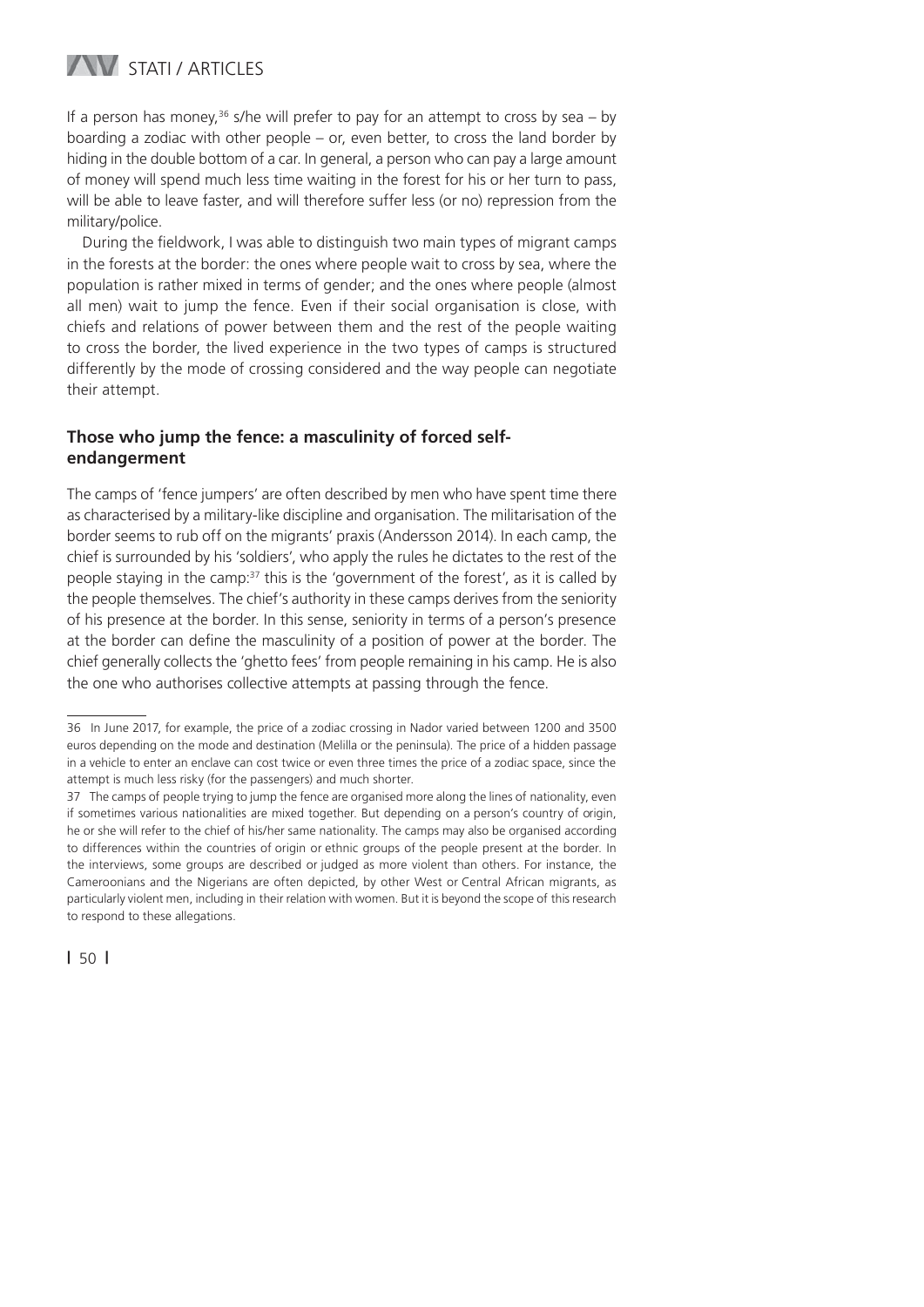My ethnographic fieldwork among migrant men wanting to jump the fence reveals that when confronted with very violent repression from the Spanish and Moroccan forces many of them take refuge in a performance, in which they are 'brave soldiers' risking their life on the front line, in a border space that has become a place of war against them. *'We are the soldiers of a war we did not choose'*, some of them declare in interviews. The 'warriors' who 'strike'38 at the barriers of Ceuta and Melilla are overwhelmingly male. In Melilla, in ten years of 'boza', there have been only two cases of women passing through the barriers. In addition, one of them took advantage of a broken barrier to pass through, a *'facilitated boza',* so I was told. Many of the people I interviewed said: *'The barriers are too diffi cult for women'*; *'It's too physical and too dangerous for them'*. The war that is fought at the level of barriers immediately excludes women from the struggle. Only men (even minors) go to the 'front'. 'Psychoanalytic feminists have remarked that the masculine positions are effectively built through a denial of their own vulnerability. (…) Such a mechanism of disavowal operates within the scene of power. In fact, it can work to exacerbate vulnerability (as a way of achieving power) or to disavow it (also as a way of achieving power).' (Butler, Gambetti, Sabsay 2016: 4) It is interesting to analyse the lexical field that defi nes the ways in which the border is crossed, such as the expression *'to shock the barrier'*, allegedly invented by Cameroonians, as several of my interlocutors told me during discussions. This action of 'shock[ing] the barrier' and the masculine figure linked to it – 'the barrier shocker' – indicate that that physical force is required to cross the border using this method, which is consistent with the logic of the prerequisite of physical strength. This idea is confirmed by the appellation 'the Lions' that is very often used to refer to the fence jumpers, and which reflects the supposedly natural masculine force that is required to cross the border this way. Furthermore, a form of pious masculinity is also widespread among barrier jumpers. It is often intertwined with the warrior masculinity mentioned above. Sayings that are heard among men at the border include: *'It is God the force'*; *'God is in control'*. Religious fervour can also serve to reinforce the self-esteem of delegitimised masculinities, such as those of black migrants in Morocco (Timera 2011) and particularly at the northern borders. In some camps in the forest, I observed self-made places of worship and times of collective prayer.

During the research, while some forms of classism could be observed and heard among those who could pay for zodiac crossings in reference to fence jumpers – seen as poor and less civilised people in how they have to use their bodies to cross the border – I also witnessed scenes where others praised the fence jumpers' courage. One day in June 2017 in Nador, an Ivorian man (who was planning a zodiac crossing)

**|** 51 **|**

<sup>38</sup> According to the terms used by the persons in the interviews and during informal discussions.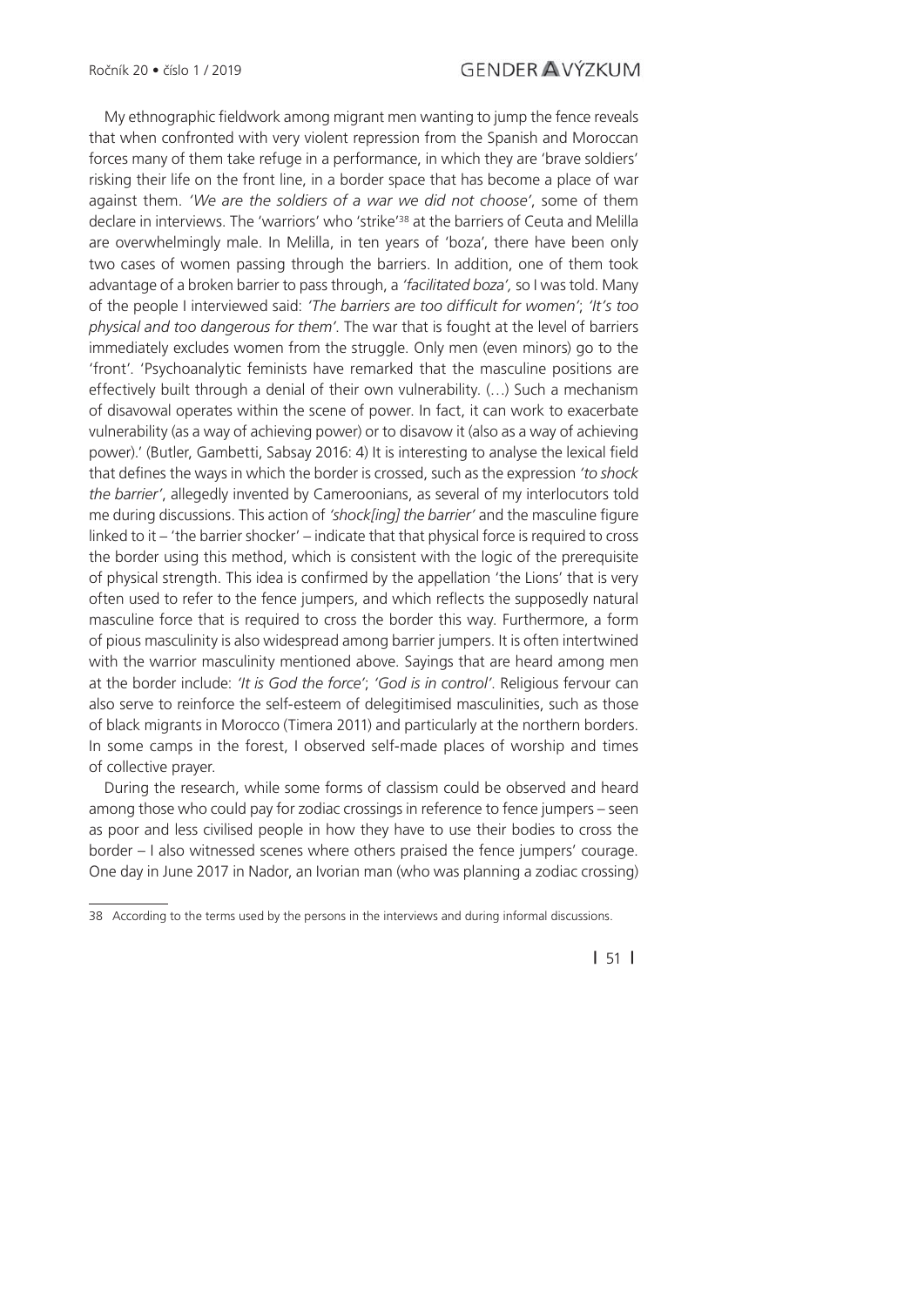

told a Malian comrade who was severely injured from the fence: *'It's going to be alright commando, you are a strong man.'* The masculinity of barrier jumpers can also be praised by non-migrant actors. Following a recent collective crossing at the Melilla border, a group of Moroccan activists wrote on their Facebook page: '*Boza this October 21. Between 250 and 300 people managed to cross the damn barrier. Without a smuggler, without anything, this is the real boza, congratulations to the*  fighters.' This statement is surprising in that it expresses a kind of meritocracy attached to border crossing: crossing barriers should be a 'pure' act, greeted and achieved with the strength of one's arms and one's determination. In this way, it also values a particular form of masculinity at the border, while depreciating others, particularly the masculinity of men who rely on smugglers to cross the border (by sea or by car). It is also common on social networks to read comments like: *'Congratulations to the Lions'* or *'That's what lions do'*, written by Spanish activists who use this expression (and others like 'Boza'), adopted by the migrants themselves to encourage the fence jumpers and celebrate their physical prowess and their masterful collective action. We can therefore see how NGOs and activists – with varying degrees of paternalism – can also be the 'judges' of what migrant masculinities should be encouraged at the border.

It is important to underline that in the asymmetrical war between black migrant men and Spanish and Moroccan soldiers the former are forbidden from defending themselves. Elsa Dorlin (2017), in the chapter titled 'The Disarmed Body Factory' in her book, writes about who has the right to defend him/herself by having a weapon, and who, on the contrary, is excluded from this privilege. For example, she recalls how in the colonies the French Black Code of 1685 prohibited slaves from carrying an offensive weapon, even a large stick, under penalty of the whip; and the same for the Spanish Black Code of 1768 in Santo Domingo. She argues that 'this ban on carrying and circulating in possession of weapons reveals a permanent concern of the settlers, which attests to the effectiveness of slave resistance practices', and that 'during the whole period of slavery, the disarmament of slaves was coupled with a real discipline of their bodies to keep them defenceless, which required punishing the slightest act of self-defence' (Dorlin 2017: 24, 26, translation ET). These analyses are helpful to study the political management of undesirable black migration at the Spanish-Moroccan border anchored in the coloniality of power (Quijano 1992), pointing to the link between the treatment of black slaves yesterday and the treatment of black migrants today. This analogy is regularly mobilised by the migrants themselves in interviews and discussions. A notable difference being that the economic profit made on black migrants is not publicly acknowledged, but the business around the securitisation of the European borders is increasingly well documented (Rodier 2012; PorCausa 2017; Transnational Institute, Stop Wapenhande 2018) as well as the

**|** 52 **|**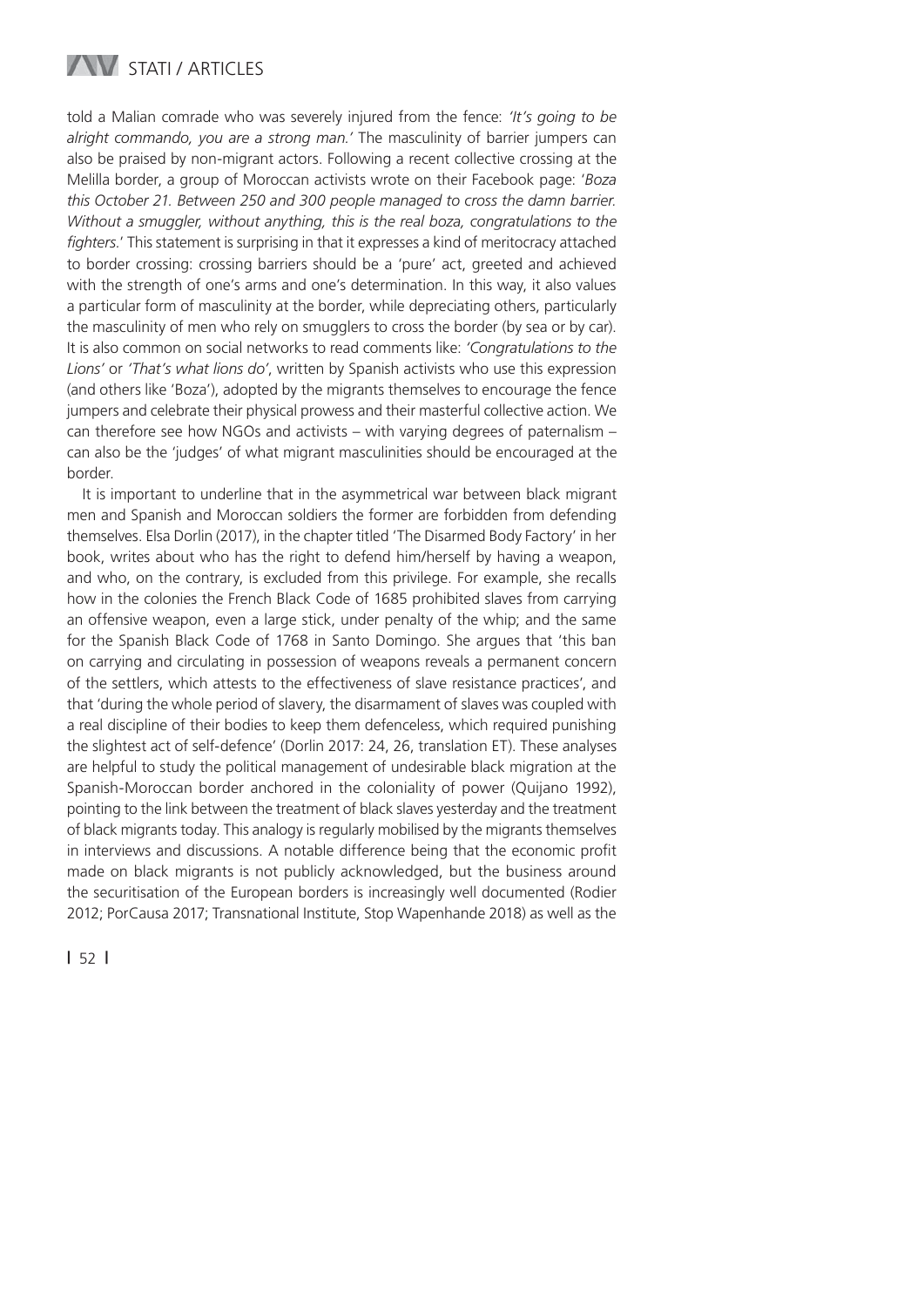exploitation of racialised and irregularised foreign workers in Europe, for instance.<sup>39</sup> Dorlin also points out that, at the time, the criminalisation of slaves' actions required costly monitoring. This is also the case today with border control, which is not only costly in financial terms but also in terms of lives. Even if they risk their lives, migrant men at the borders of Ceuta and Melilla are not expected to show signs of aggression towards the security forces. If they do, they will be considered even more criminal and dangerous than they were when they tried to cross the border 'irregularly'. Recent examples have shown that migrant men who dared to defend themselves – in front of armed forces – by using stones or other objects (handmade hooks used to climb the fence, for example) were immediately put in prison with the charge of 'criminal organisation'.40 The collective passages organised by migrant men at the barriers, if they constitute a means of reversing the balance of power with the military, are also seen as the symbol of 'mafia organisation' according to the Spanish authorities interviewed. In other words, any act of resistance to the established order is seen as a crime. Self-defence is not permitted for the subaltern African migrant men. Only the military controlling the border is granted the right to carry and use weapons, and sometimes even a right to kill migrants at the border $41$  as a form of necropolitics (Mbembe 2003). This recalls what Elsa Dorlin conceptualised as the 'imperial economy of violence', which 'maintains the legitimacy of certain subjects to use physical force, confers on them a power of conservation and jurisdiction (of self-justice), grants them a license to kill' (Dorlin 2017: 15, translation ET). The Spanish-European migratory regime makes the racialised men at the fence violable and killable bodies, in continuity with the colonial regimes. The coloniality of the migration regime is striking here. But the analysis must be made more complex by taking into account the different levels of violent interaction: while some violence against the fence jumpers comes from the Moroccan side as described above, violence can also be experienced within the social organisation of migrants at the border and from humanitarian entities.

In the camps, violence can occur between migrant men if disagreements break out or if the rules imposed by the chief are not respected. During interviews or discussions, some told me about the severe physical punishments inflicted on men accused of spying for the Spanish or Moroccan authorities. In this sense, the figure of the

<sup>39</sup> See, for instance, the issue of the review *Plein Droit*, titled 'Exploitations', 2017. Available from: https://www.cairn.info/revue-plein-droit-2017-2.htm.

<sup>40</sup> See, for instance, *El Pais*, 2018. 'Detenidos por "organización criminal" 10 inmigrantes que saltaron la valla de Ceuta en julio'. Available from: https://elpais.com/politica/2018/08/28/actualidad/1535444604\_ 886727.html.

<sup>41</sup> The case of Tarajal in 2014, where at least 15 peoples were killed by the Spanish Guardia civil, is an example of the impunity that reigns at this border when it comes to protecting the border. See for instance: http://www.migreurop.org/article2856.html.

**<sup>|</sup>** 53 **|**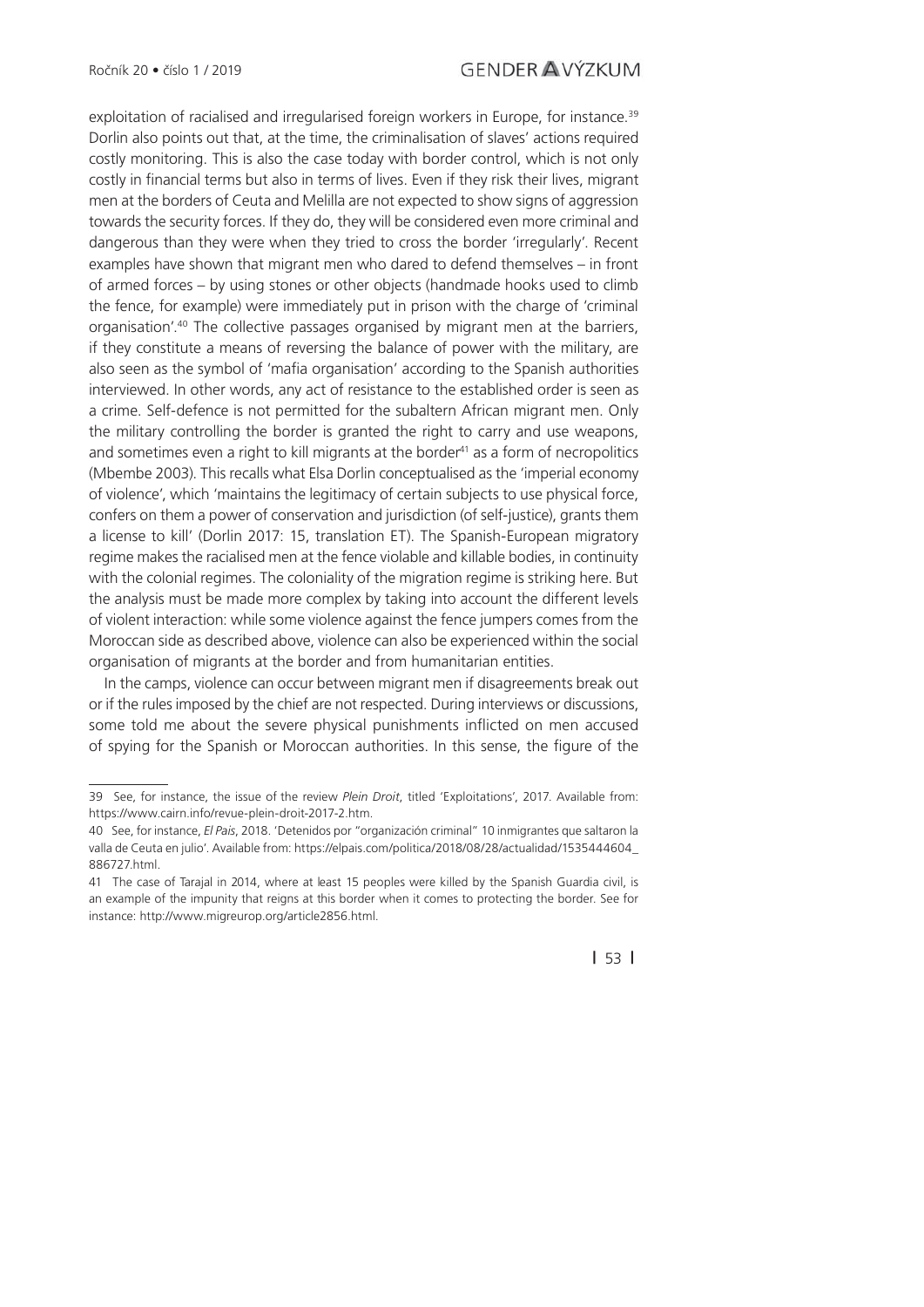

chief in these camps can be linked, in certain cases, to a position of power that can give way to physical violence against other men. For Mohammed Z., an Ivorian man who was one of my main informants, 'violence inside the camps is correlated with external violence: the more political repression there is against migrants, the more violence there is internally, between migrants, because everyone is scared'.

During the fieldwork, I also identified another social position occupied by some men in the 'government of the forest' in fence jumpers' camps: the 'targeters'. This role could be defined as 'border crossing technicians'. For ethical reasons, because I reckon that everything I have seen or heard from the people who agreed to be part of my research is not to be revealed, I will not go in depth into details here. But this other male figure is interesting, even if only mentioned in passing, because it places 'technicality', 'precision' – and not only physical force or authority – as recognised male skills at the border, and so it draws on another possible masculinity at the border. This 'alternative' masculinity differs from the stereotypical image of the bestialised men, who are reduced to their bodies, which is constantly reflected in the media and the political discourse relating to the people who jump the barriers at Ceuta and Melilla, and it is anchored in colonial imaginaries and the dichotomy between 'non-white barbarians' and 'civilised whites'. But as with the 'fence jumper' group, 'targeters' exclude women, as demonstrated in this extract of an interview with a Cameroonian, a former targeter, in Rabat in 2015:

*The targeters are made up just of men, you'll never see a female targeter. It's*  difficult because targeting is even more dangerous than crossing. So it's a little difficult for the woman to integrate this kind of movement. Not that she's *incapable, but at this level it's a little too difficult and risky. It is good when they are accompanied by protectors and there they have more access to attempts to cross the border*.

These remarks reveal how the construction of roles in the governance and the organisation of migrant camps at the border is always done by means of evoking the dangerousness of the context, especially for women. It also shows how the sexual and technical division of labour is shaped by militarised logic – this ex-targeter being also an ex-military in Cameroon. Men always position themselves as the (necessary) protectors (Enloe 2000), but this protection logic often conceals relations of domination over women (Young 2003).

In the same region, but in other camps, where women and men wait to cross by sea, another chief male figure in the social organisation at the border has emerged because of the obstacles placed at the borders. Talking about this figure provides insight into another form of masculinity among a few migrant men, while revealing

**|** 54 **|**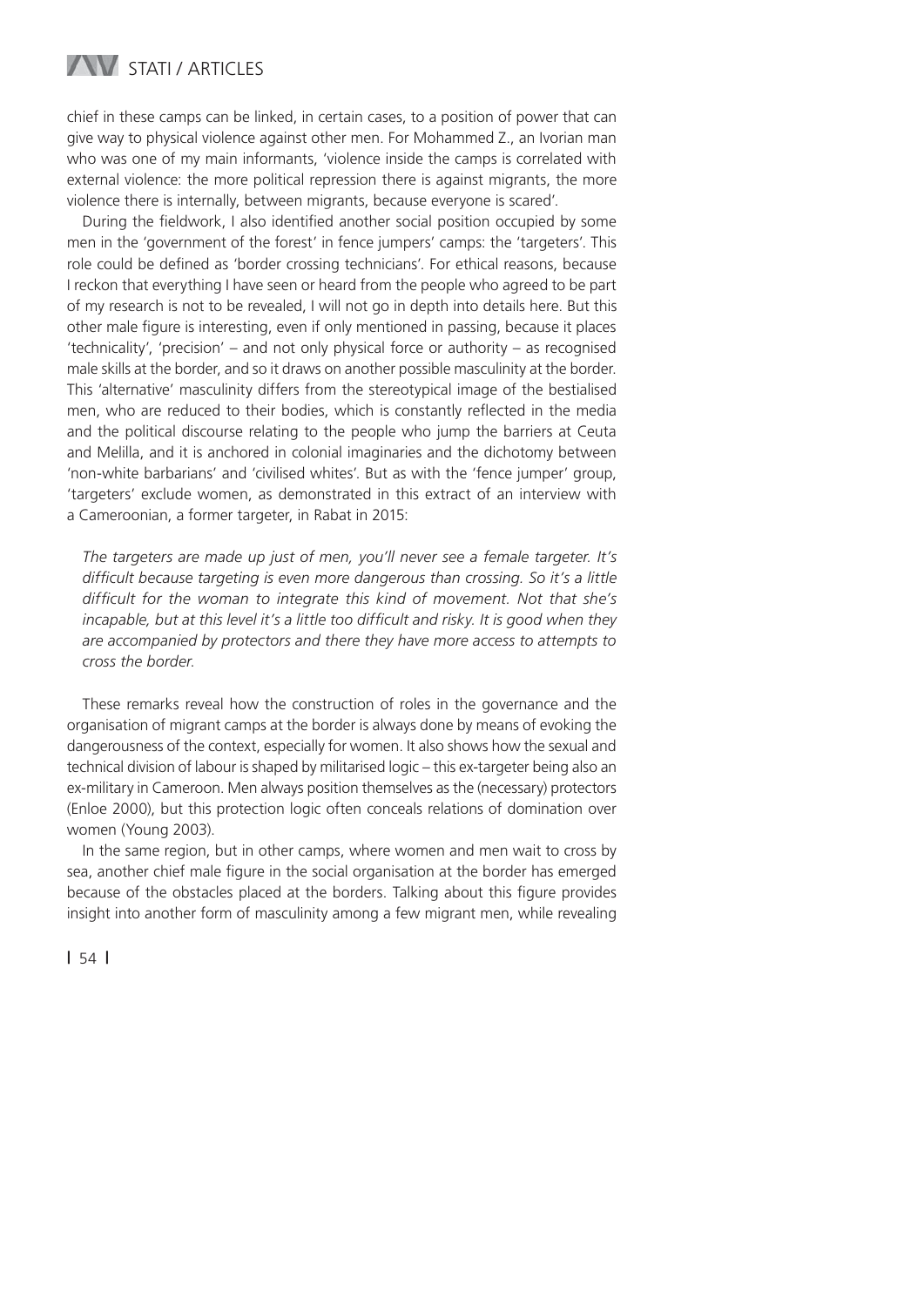the social production of certain femininities and of the conditions of particular vulnerability of migrant women at the border. As researchers have already shown, 'the norms of masculinity differ not only according to the context, but also, within each context, through the more or less visible negotiations undertaken by individuals or groups around their definitions. Beyond hegemonic forms, the masculine is shaped by a plurality of norms or values that coexist or clash' (Broqua, Doquet 2013: 7, translation ET).

#### The figure of the Chairman and the control of women at the border

The camps of people waiting to cross the border by sea – camps in which numerous women can be found, unlike in the fence-jumper camps – is generally organised along patriarchal lines, with authority still held by migrant men, who are labelled 'chairmen'. As in the other camps described above, they establish the rules of life of the camp, but they also organise attempts to cross by sea or by car, in close collaboration with Moroccan (or Spanish) partners who manage the departures of the zodiacs.42 *'Moroccans tell the chairmen how many people can get on each convoy, and then it is the chairmen who decide who will leave'*, explained one Cameroonian woman who had made several unsuccessful crossing attempts. The spatial organisation of these camps, that I could observe, reflects social control, since the shelters where the women sleep are very often located near the chairman's tent. Even though many (men) consider women unable to cope with this life, their presence is in reality desirable, above all for certain men in positions of power in the camps.

Because the *'barriers are for men',* many of my interlocutors explained at the border that women are generally assigned to the sea route, to attempt to cross by zodiac. During my fieldwork, some women explained that they were encouraged by chairmen to cross the border while pregnant because it would help them, once in Spain or Europe in general, to obtain papers or social assistance. To increase the chances of passing by sea, the use of pregnancy is also a developed tactic. This is the result of expertise accumulated by migrant people after finding that the Spanish rescue authorities are more likely to intervene (and then take them to Spain) if pregnant women (or women with children) are present on board. Thus, some migrant

**|** 55 **|**

<sup>42</sup> In this context, the 'chairman' or 'thiaman' appoints a camp leader in the surrounding forests of the enclaves of Ceuta and Melilla, where candidates to cross the border by sea are gathered. The figure of the chairman in the forest is linked to the chairman in the city, described in Pian's works (2009). At the border, the chairmen are a direct link in the border crossing system. Chairmen are often 'former migrants' who tried the passage themselves. They often end up doing it again, when their business goes bad or when they become tired of it and want to go to Europe.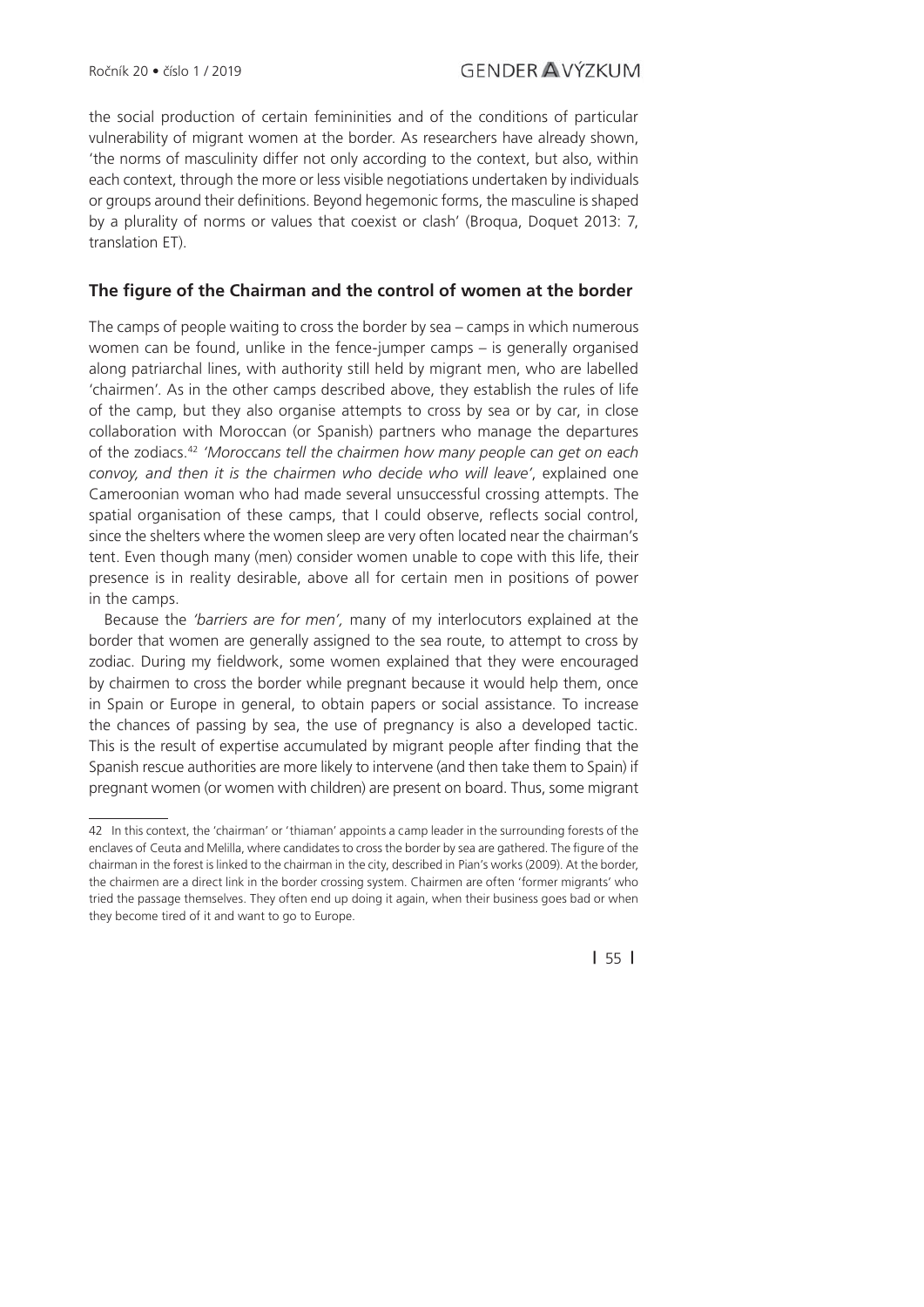## **WESTATI / ARTICLES**

women come pregnant, or are 'invited' to do so under varying degrees of coercion, in order to have a better chance of getting into a zodiac. In this configuration, the female presence is therefore beneficial to other men. On the other hand, female menstruation is prohibited during the crossing:

You have to control your cycle, really. On the day of the attempt, you must not find your period in the zodiac. So you have to be sure of yourself, that your period *will fall on such and such days. It has to be far away. If you have not controlled your cycle and you have your period in the zodiac, it is dangerous for you. With the sharks there, you're going to kill a lot of people.*

(Excerpt from an interview with G. K, a Congolese (DRC) woman, 34 years old, Melilla, June 2017)

*If the chairman knows, he never puts you in the convoy, because he doesn't know how it works, he thinks you cannot control it.*

(Excerpt from an interview with D. T, a Senegalese woman, 21 years old, Rabat, March 2017)

This prohibition forces them to adopt strategies to avoid menstruation, such as swallowing birth control pills, often without respecting the prescribed doses, as several told me. The border crossing procedures are thus completely gendered and women find themselves even more constrained in their bodies, which they must control at all costs or must bend to the strategies of other men in hopes of being able to cross (Tyszler 2019).

In the camps, women use sex work as a financial resource or a bargaining chip to survive in the forest and pay for the crossing to Europe. Other women are forced to have sex to obtain the protection of a man who will shield them from other men and/or allow them to satisfy their basic daily needs while waiting in the forest. Still others are prevented from attempting the crossing if they do not give in to the sexual blackmail of the chairman on whom their trip depends, as some women from Congo and Liberia I met at the border explained:

*There are chairmen who only seek to sleep with women. So if you're there, you're a woman, you're going to go through him first, then you travel... it's like that. If you don't want to give in, he doesn't want to put you in a zodiac either.* (Excerpt from an interview with G. K, a Congolese (DRC) woman, 34 years old, Melilla, June 2017)

**|** 56 **|**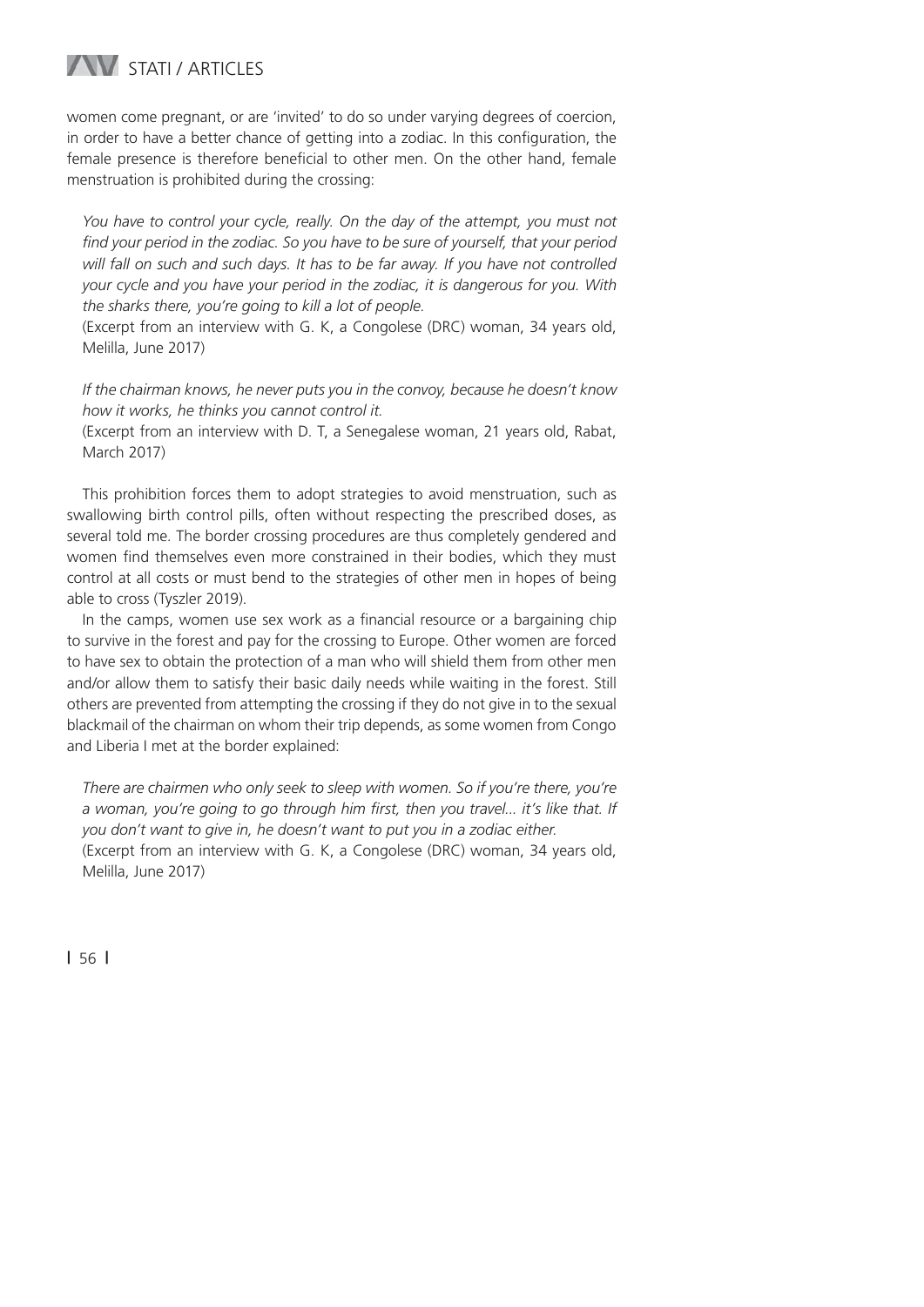*When I first came to Nador. I was pregnant and I had the money. It's because I refused the chairman that he didn't let me travel and blocked my 2500 euros. It is impossible for a woman, even if she is pregnant or has a child, to boza without sleeping with the chairmen.*

(Excerpt from an interview with J. B, a Liberian woman, 28 years old, Rabat, July 2017)

The explanations developed by these women describe the control exercised by some chairmen over women's attempts to cross the border. The various interviews indicate that not all chairmen do this, but sexual blackmail is experienced by the majority of women who have spent time in these camps. Some chairmen are accused – by migrant women and sometimes also by other migrant men – of having made several dozen women pregnant. This outlines a possible masculinity of the chairmen at the border that is based on sexual virility and is aimed at accumulating sexual conquests. Inseparable from gender, sexuality constitutes a space of practices where power relations are expressed and negotiated, especially between men and women. This shows what gender production, and masculinity in particular, owes to sexuality (Broqua, Eboko 2009). The situations of women at the border mirror a system of economic-sexual exchange (Tabet 2005) in which sexuality is a service provided by women, pending compensation from men. This model adds more layers to economic-sexual exchange beyond the exclusive concept of the prostitute, showing that many women can be engaged in this system – a 'continuum' – which views sexuality as a bargaining chip between two partners. But sex work can also be a way for women to assert themselves as subjects and to own their labour force (Pheterson 2001; Tabet 2005). Numerous studies on the logic of economic and sexual exchanges in various African countries have revealed the strong intertwining of sexuality, gender and economic status (Newell 2009; Castro 2012; Groes-Green 2013; Broqua et al. 2014). In Morocco, some research showed that children and sex can be used by migrant women to improve their economic survival and thus increase their mobility opportunities (Pian 2010; Stock 2011). We thus see in the relations between chairmen and women, a non-symmetrical co-production of masculinities and femininities that emerges in the context of constrained mobility.

Social relations between migrant men and women at the border are thus multifaceted and complex and situations vary from one camp and one group to the others. Some chairmen are appreciated and considered reliable and helpful. It is important to maintain a nuanced vision. Stories point to sibling-like relationships and solidarity between women and men. Some men do not fit into the patterns of domination over women described above and even adopt new roles usually considered more feminine, such as cooking: *'Guys who have lost their money to cross over, since they still want* 

**|** 57 **|**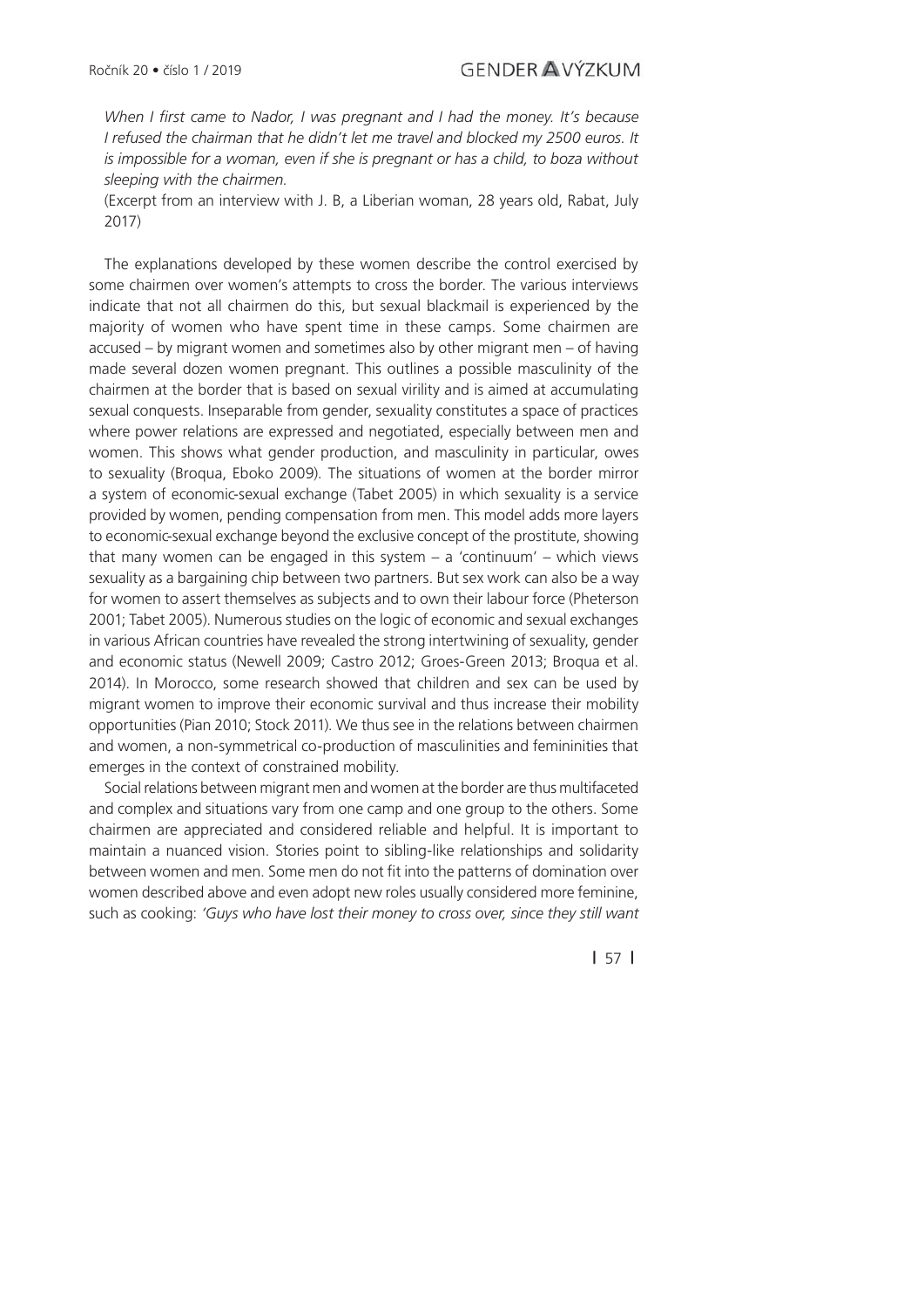

*to leave, the chairmen asks them to cook and so they earn a little. In our camp it was guys like that who cooked for everyone'*, said one Senegalese woman in a discussion in 2017. Authors have written about the effect of men's impoverishment as reducing their dominance over women (Silberschmidt 2001; Perry 2005) and sometimes forcing them to assume professional roles traditionally attributed to the opposite sex (Agadjanian 2002). Furthermore, some men admit a certain vulnerability, as expressed by one Senegalese man in a discussion in 2016: *'We are boxed migrants (...). Boxed means frustrated, unhappy, angry, paranoid, disappointed. Many are depressed and feel all this.'* It is noteworthy that men are more likely to share a sense of vulnerability related to their mental or psychological state, but rarely to their physical state (except in the case of illness). On the contrary, women point out the vulnerability induced by their female bodies, as explained by a Congolese woman I met in Rabat in 2017: *'On the road you are always vulnerable (…) Men don't get raped like that, women always, it's unavoidable. (…) Women always suffer, always.'*

The border space does not seem to induce a disruption or a reorganisation of the social relations of sex. If some transformations occur in this specific context, the analysis of the modalities of crossing and surviving/living in the forest suggests that gender orders and male domination resist change, and that border security reinforces a continuum of violence against women at all levels (Tyszler 2019).

During the research, I did not ask the chairmen about sexual violence/blackmail against women at the border, but some hypotheses can be put forward to analyse it. According to Broqua and Doquet (2013: 3), 'in most African countries, the history of masculinities is directly marked by the effects of colonial conquests that have caused the transformation of its forms (Hodgson 1999), particularly through the destabilization of existing power systems and the weakening of the weight of the elderly (Rich 2009; McCullers 2011), or even more broadly by the inferiorization of black men'.43 While we can see, in the case of chairmen at the border, a link between sexual violence and the affirmation of power  $-$  and without denying the existence of sexist social orders in the countries of origin that are anchored in specific historical and social contexts – it is crucial to understand the reactivation or reinforcement of this violence, in the specific context of the Spanish-Moroccan border, as one of the effects of the closure of borders and the business that has emerged more broadly around the EU external borders. Jane Freedman (2012), using the example of sexual violence in the Democratic Republic of Congo, shows that the inability to live up to

<sup>43</sup> The establishment of apartheid in South Africa and its subsequent abolition may be among the most striking examples of this process, which explains the abundance of literature on masculinities in that country (Morrell 2002; Reid, Walker 2005) showing the link between political transformation or nationbuilding and the evolution of the masculine form (Broqua, Doquet 2013).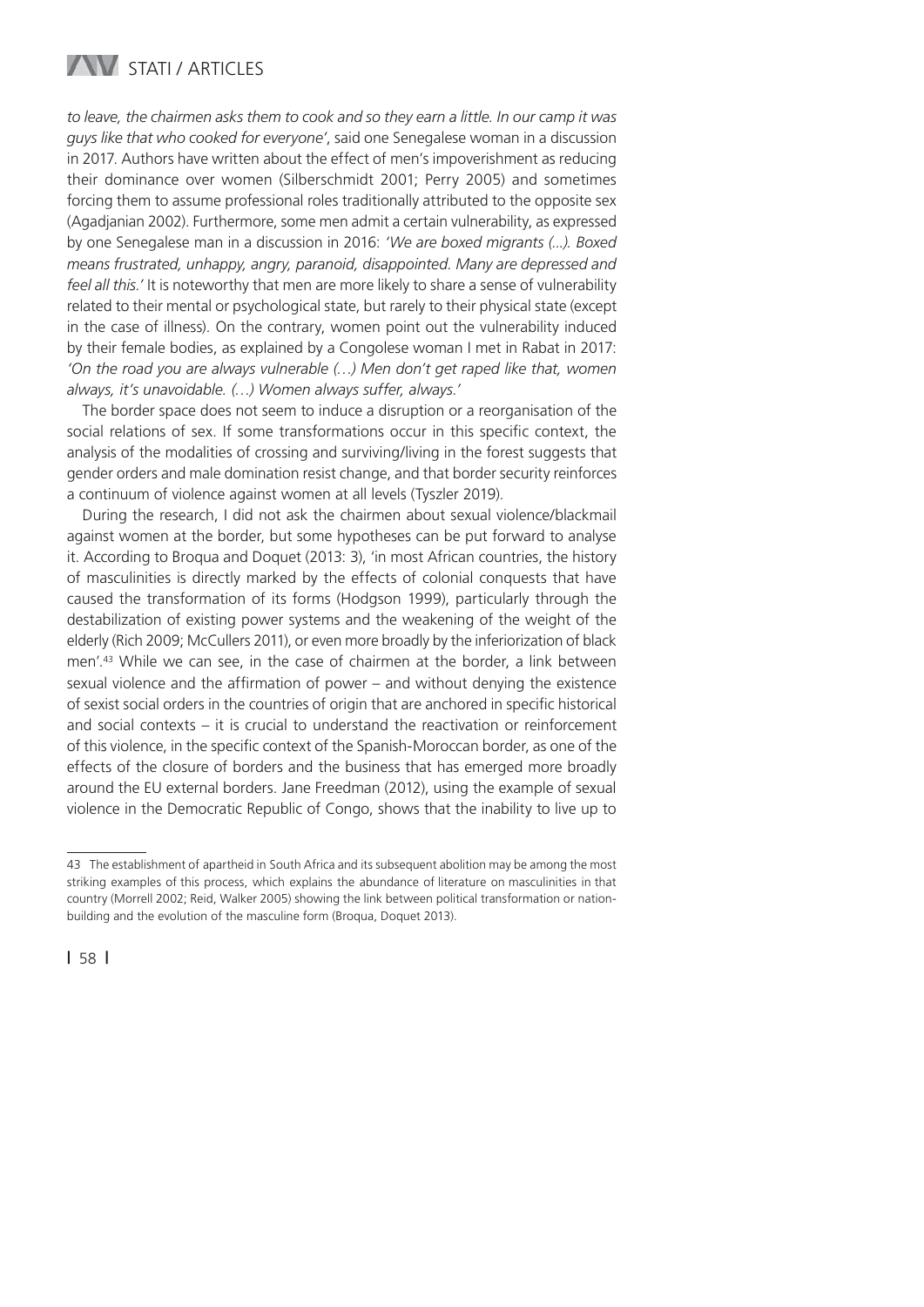the perceived expectations of masculinity may be offset by the exaggeration of other forms of behaviour perceived as male, such as aggression or violence. Sexual violence has a crucial role in building a certain form of masculinity in the face of failure or the mere suspicion of failure to fulfil a perceived male role. She identifies a gap between 'ideal masculinity' and 'lived masculinities', a gap that in turn can fuel violence against women as a means of strengthening male identities. Chairmen at the Moroccan-Spanish border are often migrants who also originally came to cross but did not succeed and grew tired of trying. By becoming chairman, they can then earn a lot of money and significantly improve their situation. Often, chairmen end up leaving, either because they are tired of living in the forest and want to leave for Europe, or because they have problems (with unsatisfied passengers) and want to flee.

Nevertheless, the hegemonic masculinity of the chairmen in these camps is no longer hegemonic once outside, and that these men immediately become subject to the racialisation processes prevailing at national level. The masculinities that could be described as hegemonic in a certain context are likely to no longer be hegemonic from one moment to the next – for instance, in the case of detention as putative 'illegal' migrants. But in some cases, hegemonic masculinities support each other and coexist  $-$  as illustrated by the financial benefits that allow some chairmen to support themselves at the border for a very long time because they collaborate with Moroccan (and sometimes Spanish) locals<sup>44</sup> to maintain the crossing business. These categories of masculinities in power are therefore extremely volatile and subject to the dynamics of other power relations, particularly race and class in the case of the border. These categories are fluctuating, they are 'configurations of practices' (Connell 1995) depending on the contexts in which they are used. Moreover, it is necessary to note that preserving the chairmen's hegemonic masculinity and the vulnerable femininity of women can be reinforced by humanitarian interventions at the border.

#### **The 'vice police' at the border: the humanitarian-security nexus**

Part of the field research closely followed, for one month, the work of a humanitarianreligious organisation, which carries out, among other activities, visits and the distribution of food and clothing in the migrant camps of the Nador region. The visits are made by 4x4 cars to the campsites in the forest. During each visit, the members of the organisation always go first to the camp chairman  $-$  either they already know him or ask the residents who the chairman is. This practice thus reinforces the established hierarchy and makes it impossible to establish closer contacts with people in the camps, particularly with women. *'It is impossible to do activities with* 

**|** 59 **|**

<sup>44</sup> Civilians, members of the security forces and sometimes politicians.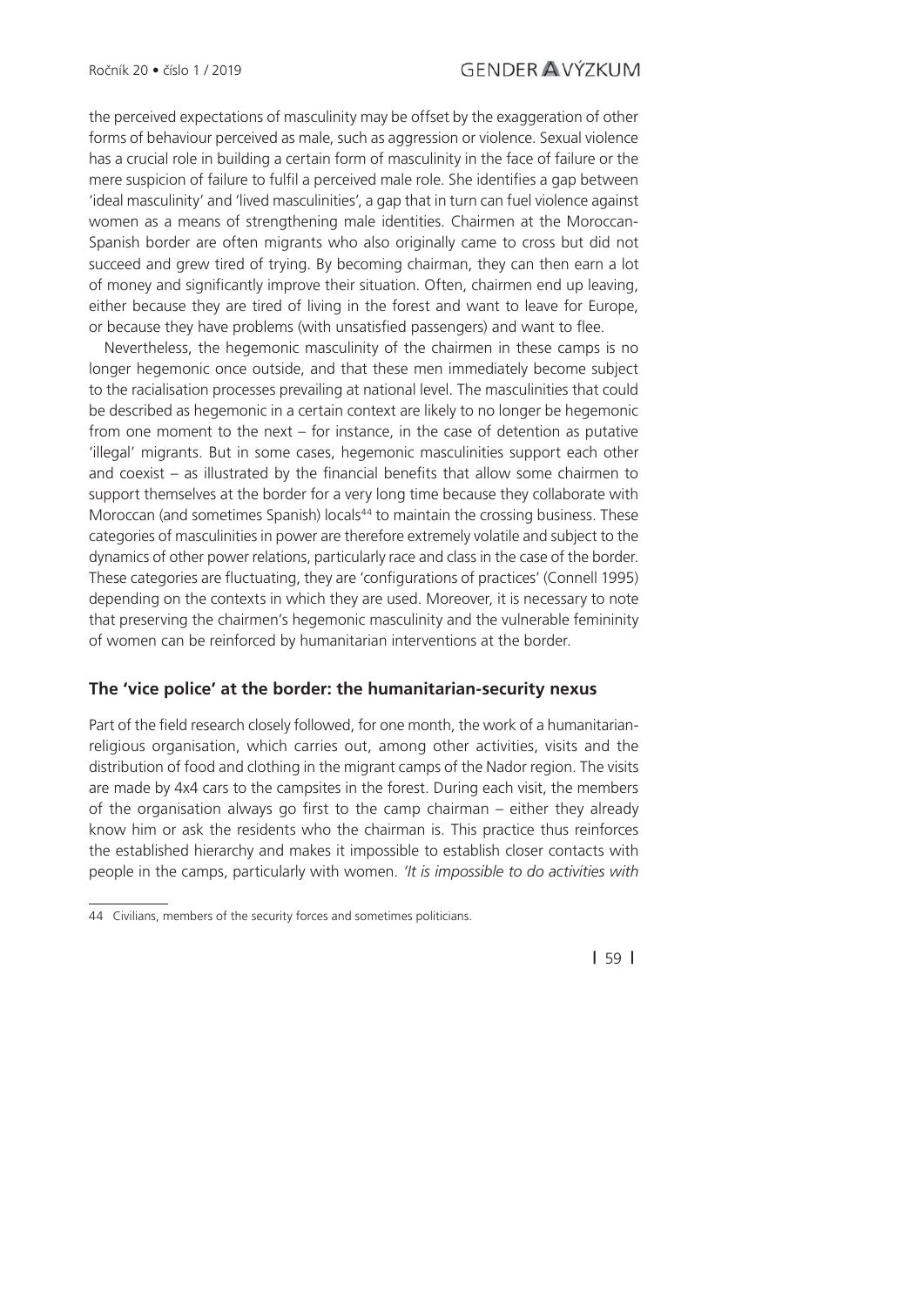## STATI / ARTICLES

*women only in the forest. There are always men coming to control what's going on',* explained one Spanish humanitarian worker employed by the organisation. Beyond, as they put it, 'respecting' the social order that prevails in the camps (that I analyse as part of the folklorisation of migrant camps), the members of the organisation apply their gendered norms and produce gendered instructions, as illustrated in these excerpts from my field notebook:

*Today, at the team meeting, Almudena45 reported on the people she visited in the hospital yesterday. She told us that one of the pregnant migrant women who were brought to the hospital to give birth has HIV and her child probably has it too. I asked her if she had already told Sira, the woman in question, to whom I had already paid several visits. She answered: 'Of course I told her. I told her: "What did you expect if you prostitute yourself in the forest?"' A few days later, we learned that the hospital had made a mistake in the results and that another woman was infected with HIV, not Sira.* Nador, June 2017

*During a visit to the hospital today, a migrant woman seemed lost. As a volunteer I* asked her if she needed help. She was holding a baby in her arms. One of the *members of the organisation saw me and made me understand that this woman should not be helped. Later, I was told that this woman had tried to have an abortion and that her baby was born with 1% of its brain because of the substances she had ingested to try to have an abortion. I learned that this woman had been 'blacklisted' by the sisters. The logic in the organisation was therefore as follows: a woman who has attempted to have an abortion46 equals a woman who will no longer be helped. However, the organisation pretends it operates on 'vulnerability' criteria to provide humanitarian aid to migrants.* Nador, June 2017

These examples show how humanitarian and religious organisations can help to produce women's vulnerability and define the contours of shameful femininity among migrant women. The members of the organisation in question constitute a 'vice police' aimed at preserving exemplary moral standards of femininity. These various examples also confirm that 'vulnerability' is not naturally reserved for women but is distributed in a differentiated way because of the multiple mechanisms of instructions, oppression, and dispossession (Butler 2016). This illustrates the humanitarian-security nexus at the borders of Europe (Andersson 2017), and it must be pointed out that

<sup>45</sup> All names have been changed.

<sup>46</sup> Note: Abortion is forbidden in Morocco, but some women abort 'secretly' and abortion pills can be found on the 'black market'. In addition, the members of the organisation in question are Catholics and against abortion.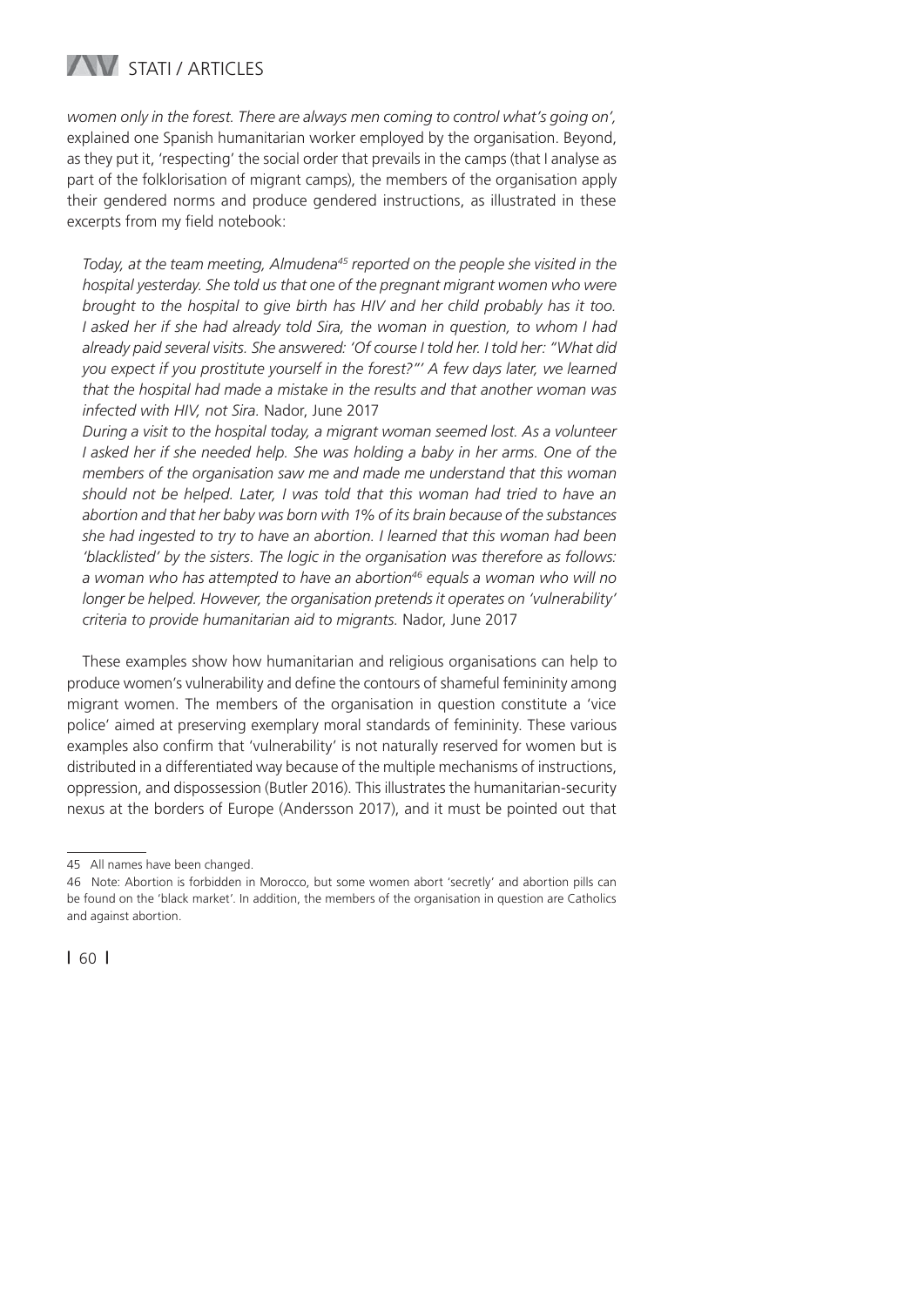this organisation, like most NGOs in Morocco working with migrants, is financed by European cooperation agencies involved in the struggle against immigration. In the frame of the research, qualitative interviews with women were always conducted outside the camps and outside the NGOs' activities, because they were both environments that were too constrained and were governed by social, moral, and religious norms and values.

Moreover, in the eyes of the communities of origin, women travelling on the roads to Europe are rarely seen as heroines, unlike the men: 'Just as the figure of the male adventurer could, despite its fundamental devaluation, be the source or object of heroism, that of the female adventurer ambivalently reflected the image of the wrong woman and that of the autonomous and entrepreneurial woman.' (Timera 2009: 190, translation ET)

Facing multilevel, multidimensional, and continuous control of their bodies, women at the border mobilise daily resistance in different ways (Tyszler 2019). Sometimes, they also collectively face the regimes that want to maintain them as subordinated:

Last time, they arrested us, we did 24 hours in the gendarmerie, we didn't eat. There *were pregnant women that were not doing well (…). We asked the gendarmes to give them food, but they refused. So we protested. We girls got up and said we're going to get out of here, that if they don't want to feed the women, we're going to get out. They said, 'Okay, let's see how you get out of here, do you think we're having fun?'. We took the road but they stopped us, they said 'it's okay, if they come with me', I say 'no they don't come with you, we all go together', 'you give them [food] in front of us'. It's because we made a disturbance there, we yelled at them, they saw that we were going to leave, so they couldn't do anything. That's why they went there to get the bread.*

(Excerpt from an interview with D.T, a Senegalese woman, 21 years old, Rabat, March 2017)

#### **Conclusion**

The constructions of 'border femininities and masculinities', in their plurality, are the product of the multiple regimes that simultaneously constrain the bodies of people attempting to migrate. Two types of masculinity appear more clearly to be generated by the militarised context of the border. The most widespread is the 'warrior-like masculinity' of men trying to jump the fence based on a forced self-endangerment. There is also the masculinity of the chairmen situated within the business of the sea crossing of the closed border. But these categories are not fixed, a former 'warrior' may one day become chairman, for example. Concerning the first type of masculinity

**|** 61 **|**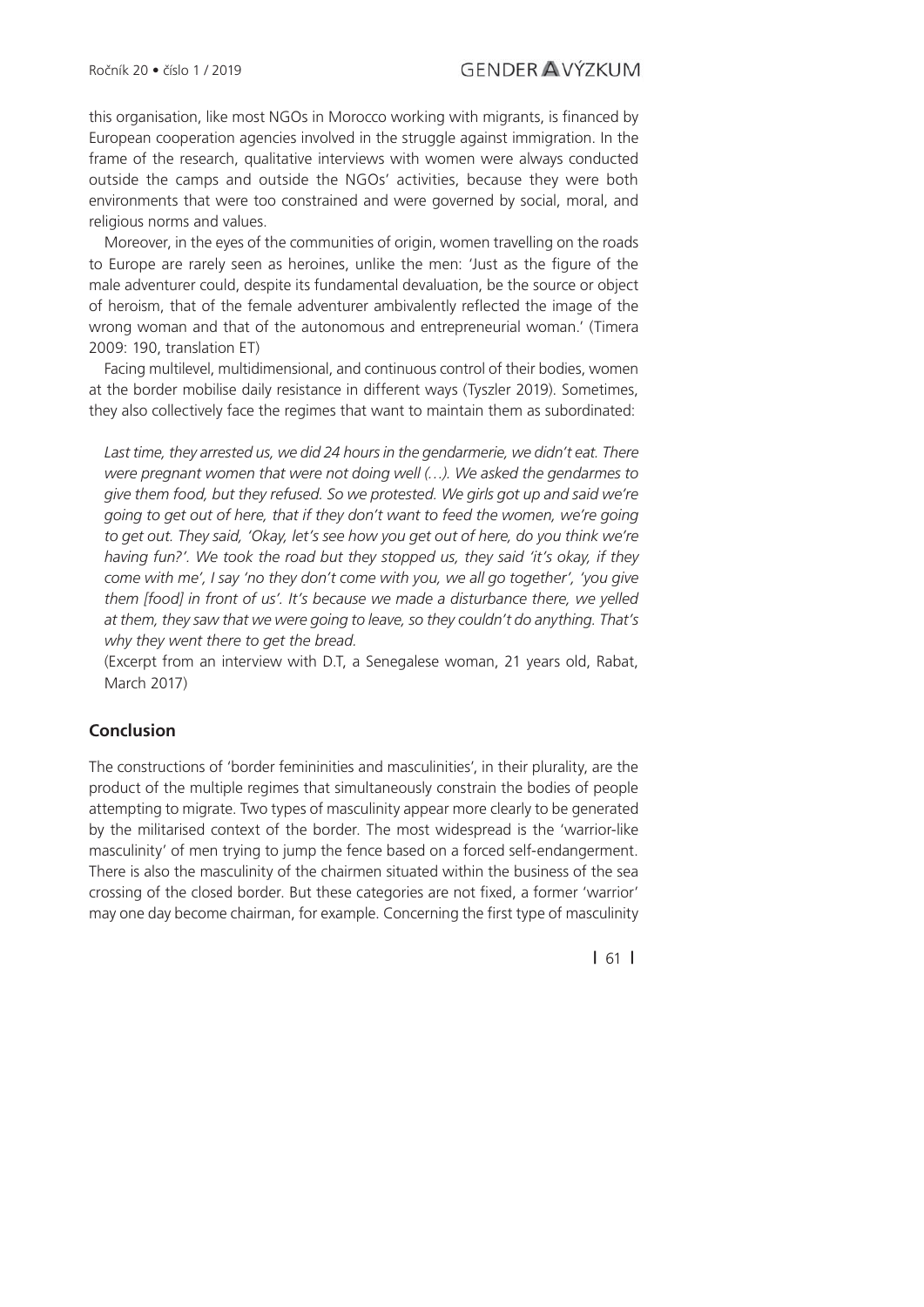## **WESTATI / ARTICLES**

mentioned, men are rendered vulnerable by the repressive context against them, but also because they do not (completely) acknowledge their vulnerability at the border, portraying themselves as strong and courageous men – in a binary contrast to supposedly weak women in need of protection. Thus, they take high risks in their quest for freedom of movement. Concerning the second type of masculinity, the chairmen elevate themselves above others, and they subjugate others, mainly women, by exercising gender and sexual relations of domination over them, $47$  thus generating sexually abused and controlled femininities at the border.

Furthermore, the research showed how a plurality of external actors legitimise/ delegitimise and value/depreciate certain forms of migrant masculinities and femininities at the border. NGOs and activists sometimes reinforce a moral and gender order. As Andersson (2017) argues, it is necessary to understand some humanitarian measures within the frame of a larger assemblage of migration controls. In addition, the reactivation of colonial imaginaries in political discourses serves to legitimise the violence of states against migrants at the border and restores a racist social order. Emmanuel Blanchard (2008) writes that the prevalence of colonial representations of sexuality is partly at the root of political demands for police intervention and the social acceptance of violence by the police against those considered 'undesirable' Algerian immigrants in France after World War II. In the context of the Moroccan-Spanish border, the security and militaristic discourse similarly refers to the dangerousness of black men, mentioning their 'illegal behaviours', but also referring to their sexual practices towards women. Claiming as their excuse their effort to combat the trafficking of migrant women, the authorities on both sides of the border claim that their policies are 'pro-women'; however, they do not really protect women but are instead trying to justify political violence at the border (Tyszler 2019). This reveals the coloniality of the gendered regime (Lugones 2010) that overlaps with the racialised migration regime which orchestrates war against black migrants.

The 'forced soldiers' who are the migrant men trying to cross the barriers of Ceuta and Melilla survive by staging their hyper-virility and also their organisational abilities. Their physical prowess and collective mobilisation succeed in temporarily disrupting the established order, even if they will eventually be crushed again once the border is crossed or as they are returned back to Morocco. Women, even more constrained by the intertwining of racist, sexist, and sexual orders that crystallise at the border, usually

<sup>47</sup> It should be noted that the 'warrior masculinity' concerns a large number of migrant men and is performed collectively, while the 'chairman masculinity' only concerns a limited number of men involved in the business of the passage, which has emerged owing to the border's closure to undesirable migrants into Europe. It would be useful to be able to conduct interviews with several chairmen to better understand the contours of this hegemonic masculinity, which is mainly described in the stories of the women who were abused by them at the border.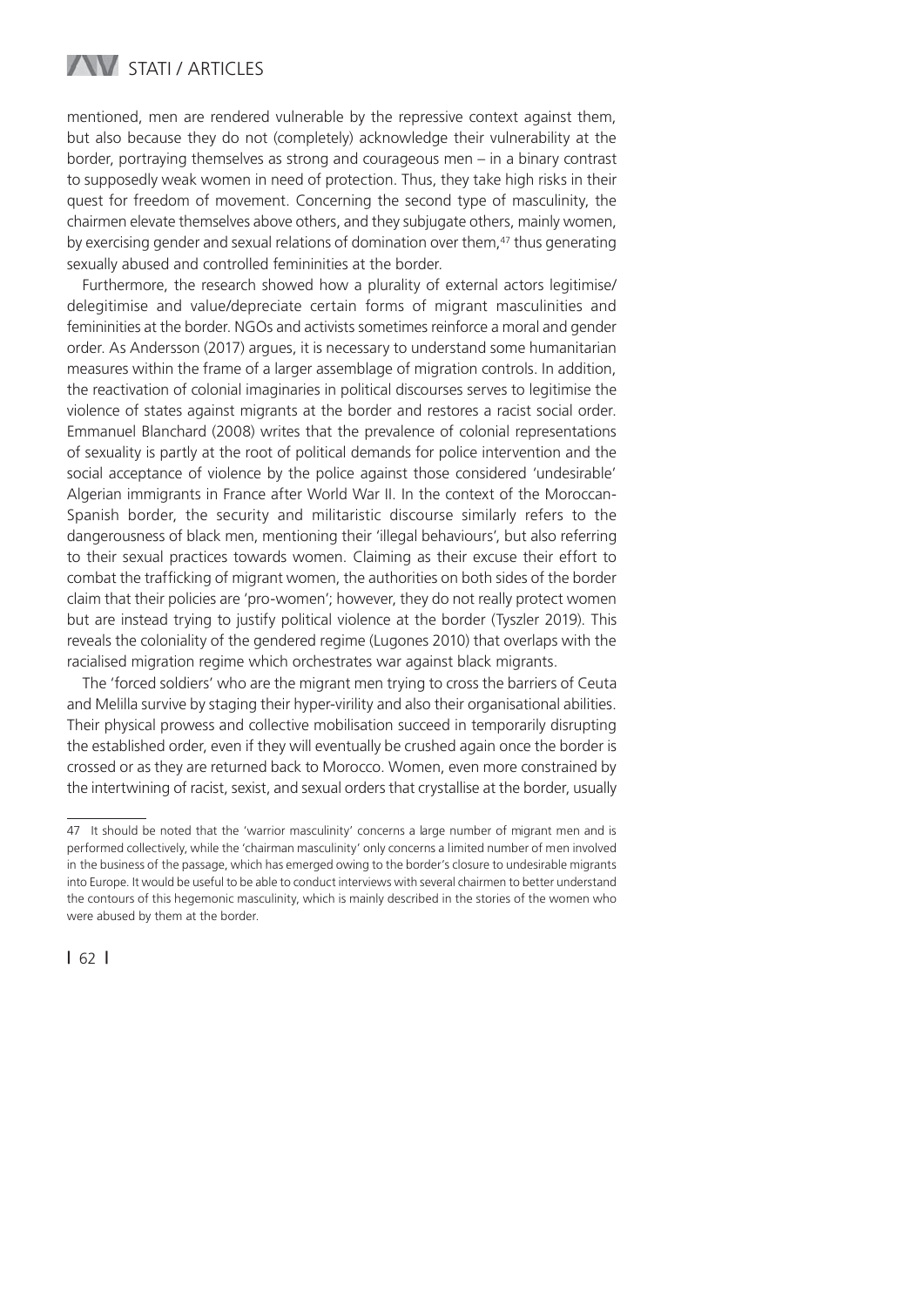do not act in force and en masse, the way barrier jumpers do. While their survival and mobility tactics and resistance are much more invisible, they are nonetheless real.

These border femininities and masculinities, anchored in their previous lived experience and constantly remodelled according to the always violent and shifting context, are the product of the forms of power and the relations of domination that migrants face at the border, as well as being a reflection of their resistance to these situations. Studying the conditions in which these (more or less) ephemeral gendered social positions are produced and performed helps to provide a much more detailed understanding of the current consequences of migration policies resulting from the European obsession with security and (white) identity. This study sheds light on the State masculinism of European Union members and their allies, as manifested in their militarised approach to dealing with certain migrations, and on what this generates in terms of gender, sexual, and racist violence.

#### **References**

- Agadjanian, V. 2002. 'Men Doing "Women's Work": Masculinity and Gender Relations among Street Vendors in Maputo, Mozambique.' *The Journal of Men's Studies*, Vol. 10, No. 3: 329–342.
- Andersson, R. 2014. *Illegality, Inc: Clandestine Migration and the Business of Bordering Europe*. Berkeley, CA: University of California Press.
- Andersson, R. 2017. 'Rescued and Caught: The Humanitarian-Security Nexus at Europe's Frontiers.' Pp. 64–94 in De Genova, N. (ed.). *The Borders of 'Europe': Autonomy of Migration, Tactics of Bordering*. Durham, NC: Duke University Press.
- Becker, H. 1973. *Outsiders: Studies in the Sociology of Deviance*. New York: The Free Press.
- Bigo, D. 2008. 'Le "phagocytage" des questions de migration et de libre circulation en Europe par les enjeux de sécurité?' *Migrations Société*, Vol. 116, No. 2: 73–84.
- Blanchard, E. 2008. 'Le mauvais genre des Algériens. Des hommes sans femme face au virilisme policier dans le Paris d'après-guerre.' *Clio. Femmes, Genre, Histoire*, Vol. 27: 209–224.
- Broqua, C., Eboko, F. 2009. 'La fabrique des identités sexuelles.' *Autrepart*, Vol. 49, No. 1: 3–13.
- Broqua, C., Doquet, A. 2013. 'Penser les masculinités en Afrique et au-delà.' *Cahiers d'études africaines*, No. 209–210: 9–41.
- Broqua, C., Deschamps, C., Kraus, C. (eds.). 2014. *L'échange économico-sexuel*. Paris: Éditions de l'EHESS.
- Butler, J., Gambetti, Z., Sabsay, L. (eds.). 2016. *Vulnerability in Resistance*, Durham and London: Duke University Press.
- Castro, J. 2012. "Les filles sont trop matérialistes": tensions et soupçons dans les échanges économico-sexuels à Bamako.' Pp. 309–330 in Fassin, D., Eideliman, J-S. (eds). *Économies morales contemporaines*. Paris: La Découverte.

**|** 63 **|**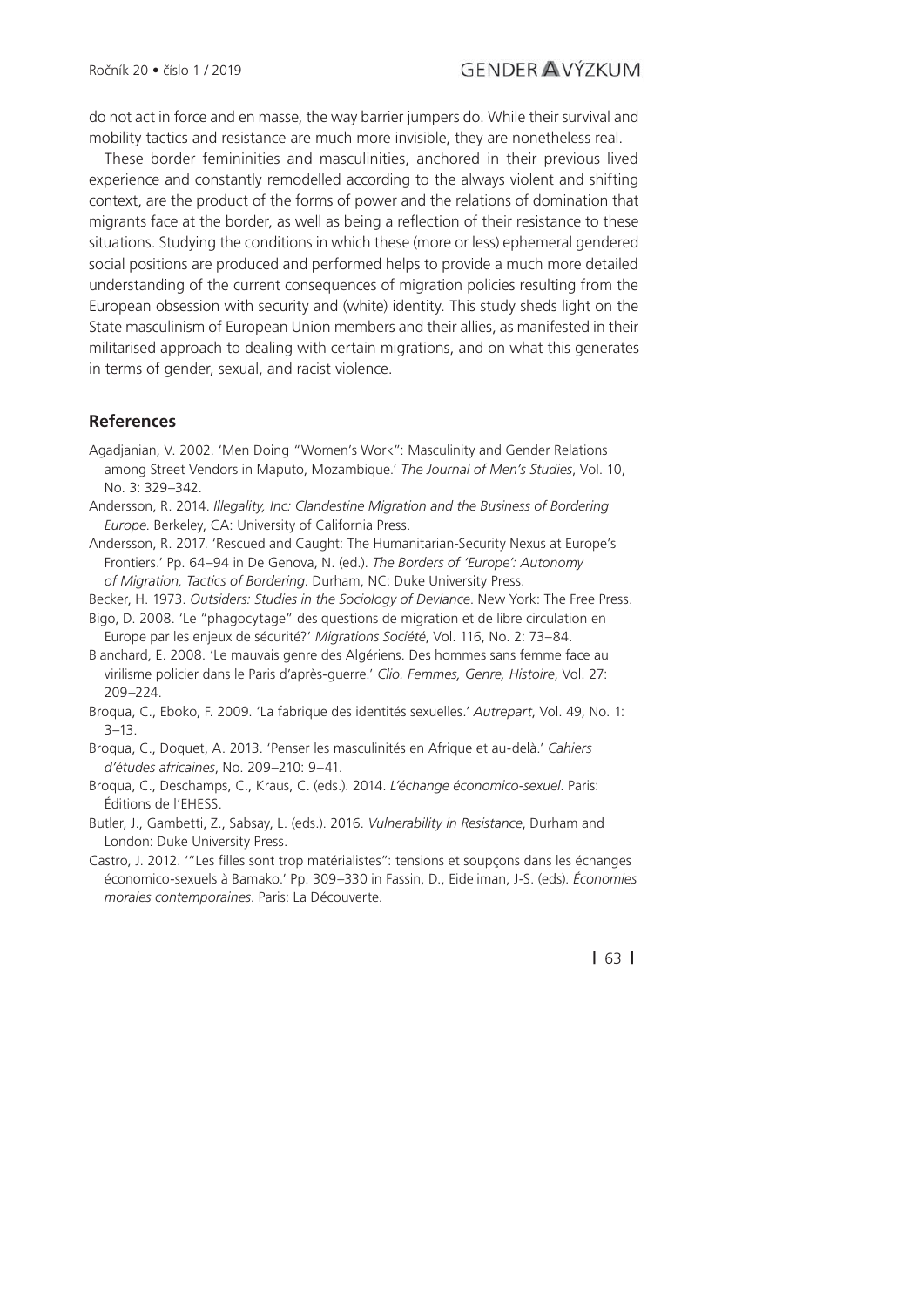### **WESTATI / ARTICLES**

Chamayou, G. 2010. *Les chasses à l'homme*. Paris: La Fabrique.

- Collins, P. H. 2000. (1990). *Black Feminist Thought: Knowledge, Consciousness and the Politics of Empowerment*. New York: Routledge.
- Combahee River Collective. 1979. 'A Black Feminist Statement.' In Eisenstein, Z. R. (ed.). *Capitalist Patriarchy and the Case for Socialist Feminism*. New York: Monthly Review **Press**

Connell, R.1995. *Masculinities.* Sydney: Allen and Unwin.

Crenshaw, K. 1991. 'Mapping the Margins: Intersectionality, Identity Politics, and Violence against Women of Color.' *Stanford Law Review*, Vol. 43. No. 6: 1241–1299.

- Crosby, A., Rea, A. 2016. 'La fabrique des indésirables. Pratiques de contrôle aux frontières dans un aéroport européen.' Cultures & Conflits, Vol. 103-104: 63-90.
- Dorlin, E. (ed.) 2009. *Sexe, race, classe. Pour une épistémologie de la domination*. Paris: Presses universitaires de France.

Dorlin. E. 2017. *Se défendre. Une philosophie de la violence*. Paris: La Découverte

- El Qadim, N. 2010. 'La politique migratoire européenne vue du Maroc: contraintes et opportunités.' *Politique européenne*, Vol. 31, No. 2: 91–118.
- Enloe, C. 2000. *Maneuvers: The International Politics of Militarizing Women's Lives*. University of California Press.

Ferrer-Gallardo, X. 2008. 'The Spanish–Moroccan border complex: Processes of Geopolitical, Functional and Symbolic Rebordering.' *Political Geography*, Vol. 27, No. 3: 301–321.

Fidolini, V. 2015. 'Idéaux de masculinité et sexualité interdite. Expériences sexuelles au moment de la transition vers l'âge adulte.' *Agora débats/jeunesses*, Vol. 69, No. 1: 23–35.

Freedman, J. 2012. *Engaging Men in the Fight against Gender Violence: Case Studies from Africa*. New York: Palgrave Macmillan.

Gabrielli, L. 2015. 'Récurrence de la crise frontalière: l'exception permanente en Espagne.'

*Cultures & Confl its*, Vol. 99–100, No. 3: 75–98.

GADEM et al. 2015. *Ceuta et Melilla: centres de tri à ciel ouvert aux portes de l'Afrique*. [online]. Rabat. [cit. 30/04/2019]. Available from: http://www.migreurop.org/article2666. html

- Gahman, L., Hjalmarson, E. 2019. 'Border Imperialism, Racial Capitalism, and Geographies of Deracination.' *ACME: An International Journal for Critical Geographies*, Vol. 18, No.1: 107–129.
- Goffman, E. 2002 (1977). *L'arrangement des sexes,* Paris: La Dispute.
- Guillaumin, C. 1972. *L'idéologie raciste.* Paris-La Haye: Mouton.
- Groes-Green, C. 2013. '"To Put Men in a Bottle": Eroticism, Kinship, Female Power, and Transactional Sex in Maputo, Mozambique.' *American Ethnologist*, Vol. 40, No.1: 102– 117.

Kergoat, D. 2009. 'Dynamique et consubstantialité des rapports sociaux'. Pp. 111–125 in Dorlin, E. (ed.). *Sexe, race, classe. Pour une épistémologie de la domination*. Paris: Presses universitaires de France.

Kobelinsky, C. 2017. 'Exister au risque de disparaître. Récits sur la mort pendant la traversée vers l'Europe.' *Revue européenne des migrations internationales*, Vol. 33, No. 2: 115–131.

**|** 64 **|**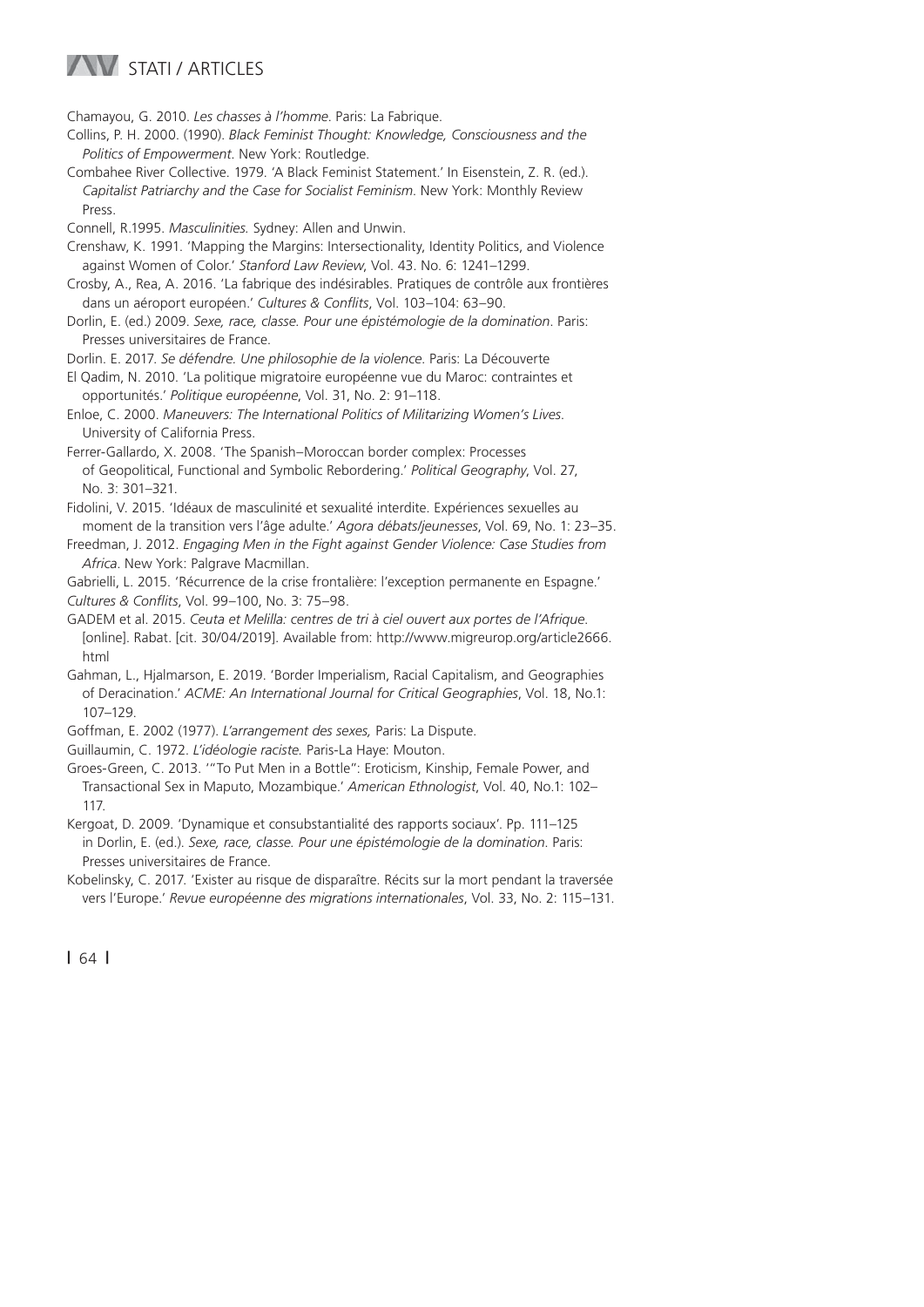Laacher, S. 2010. *De la violence à la persécution: femmes sur la route de l'exil*. Paris: La Dispute.

Lugones, M. 2010. 'Toward a Decolonial Feminism.' *Hypatia*, Vol. 25, No. 4: 742–759.

Mbembe, A. 2003. 'Necropolitics.' Translated by Meintjes, L. *Public Culture*, Vol. 15, No. 1: 11–40.

McCullers, M. 2011. '"We Do It So That We Will Be Men": Masculinity Politics in Colonial Namibia, 1915-1949.' *The Journal of African History*, Vol. 52, No. 1: 43–62.

MSF. 2010. *Violence sexuelle et migration: la réalité cachée des femmes subsahariennes arrêtées au Maroc sur la route de l'Europe*. [online]. Rabat. [cit. 30/04/2019]. Available from: https://www.msf.fr/sites/default/fi les/d87b284fadac0af3475f1f92bce47b3c.pdf.

Migreurop. 2007. *Guerre aux migrants. Le livre noir de Ceuta et Melilla*. Paris: Syllepse.

Migreurop. 2017. *Atlas des migrants en Europe. Approches critiques des politiques migratoires*. (3e éd.). Paris: Armand Collin.

Morrel, R.2002. 'Men, Movements, and Gender Transformation in South Africa.' *The Journal of Men's Studies*, Vol. 10, No. 3: 309–327.

Newell, S. 2009. 'Godrap Girls, Draou Boys, and the Sexual Economy of the Bluff in Abidjan, Côte d'Ivoire.' *Ethnos*, Vol. 74, No. 3: 379–402.

Perry, D. L. 2005. 'Wolof Women, Economic Liberalization, and the Crisis of Masculinity in Rural Senegal.' *Ethnology*, Vol. 44, No. 3: 207–226.

Pheterson, G. 2001. *Le prisme de la prostitution*. Paris: L'Harmattan.

Pian, A. 2009. *Aux nouvelles frontières de l'Europe: L'aventure incertaine des Sénégalais au Maroc*. Paris: La Dispute.

- Pian, A. 2010. 'La migration empêchée et la survie économique: services et échanges sexuels des Sénégalaises au Maroc.' *Cahiers du genre*, Vol. 2, No. 49: 183–202.
- PorCausa. 2017. *La industria del control migratorio. ¿Quién gana con las políticas fronterizas de la Unión Europea?* [online], [cit. 30/04/2019]. Available from: https://porcausa.org/ industriacontrolmigratorio/.
- Quijano, A. 1992. 'Colonialidad y modernidad/racionalidad.' *Peruì Indiìgena*, Vol. 13, No. 29: 11–20.
- Reid, G., Walker, L. (eds.) 2005. *Men Behaving Differently: South African Men since 1994*, Cape Town: Double Storey.
- Rich, J. 2009. 'Cruel Guards and Anxious Chiefs: Fang Masculinities and State Power in the Gabon Estuary, 1920-1945.' *Cahiers d'études africaines*, Vol. 195: 705–732.
- Rodier, C. 2012. *Xénophobie business. À quoi servent les contrôles migratoires?* Paris: La Découverte.

Scott, J. W. 2012. *De l'utilité du genre*. Paris: Fayard.

Silberschmidt, M. 2001. 'Disempowerment of Men in Rural and Urban East Africa: Implications for Male Identity and Sexual Behavior.' *World Development*, Vol. 29, No. 4: 657–671.

Stock, I. 2011. 'Gender and the Dynamics of Mobility: Reflections on African Migrant Mothers and "Transit Migration" in Morocco.' *Ethnic and Racial Studies*, Vol. 35, No. 9: 1–19.

Transnational Institute, Stop Wapenhande. 2018. *Expanding the Fortress. The Policies,* 

**|** 65 **|**